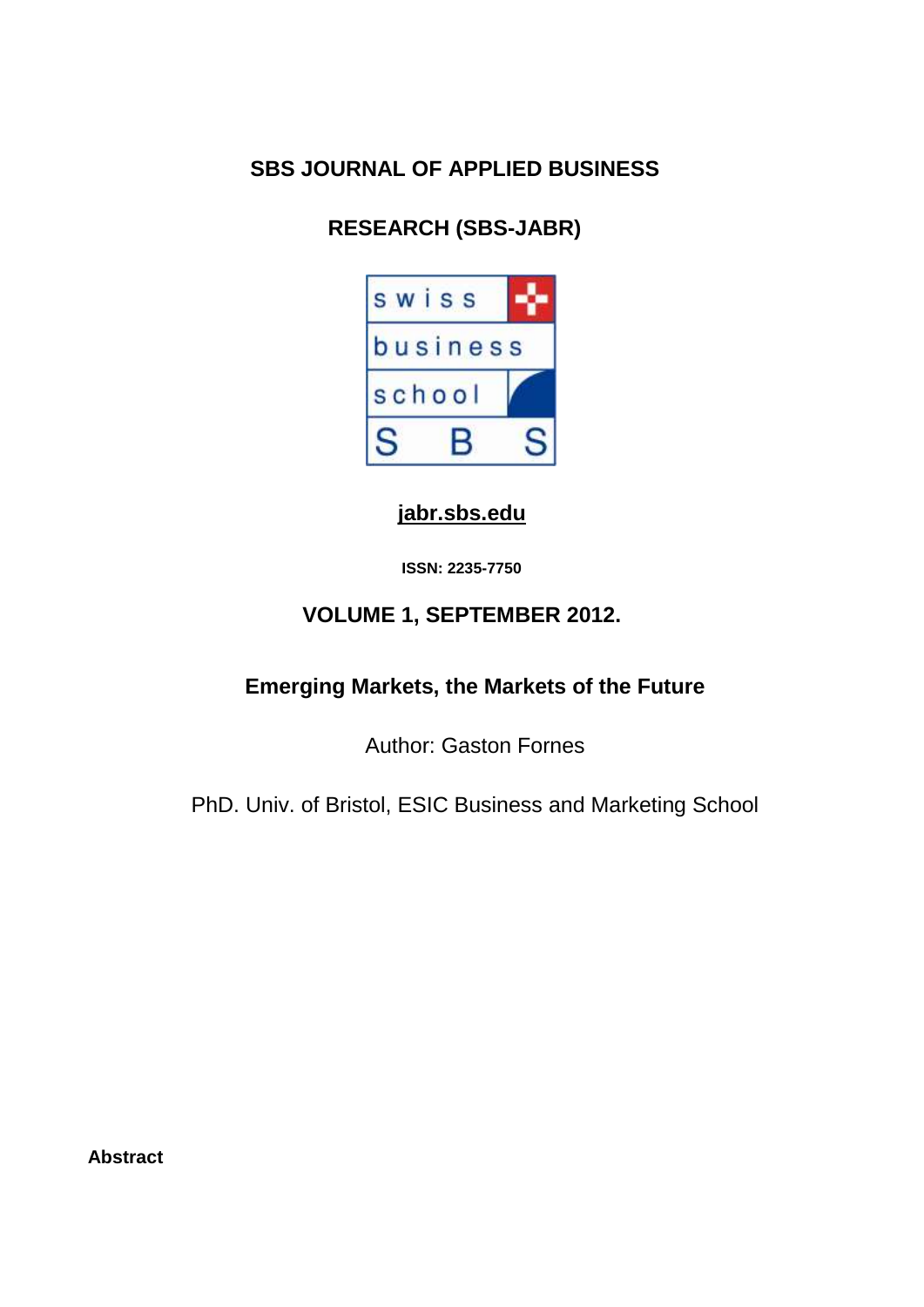This article introduces emerging markets, their history, current developments, and future trends. To do this, it first analyses the origin of the "emerging markets" name, a list of potential markets to be included in the emerging category, and the flows of trade and investments along with their share in the world's economy. It continues by studying the main characteristics of emerging markets and the distinctive features of local players. The article concludes by exploring two growing trends in emerging markets, their largest cities as the markets of the future, and the commercial relationship between China and Latin America.

*"Global institutions had failed to fully reflect the changing status of developing countries in the world economy and finance"*  Hu Jintao, China's president (1)

### **1. Introduction**

Emerging markets have been increasingly appearing in the media, specialised literature, and MNCs annual reports in the last 15-20 years. During this period, acronyms like BRIC (Brazil, Russia, India, China) , BRICET (BRIC + Eastern Europe + Turkey), BRICS (BRIC + South Africa) , VISTA (Vietnam, Indonesia, South Africa, Turkey, Argentina) , BRICM (BRIC + Mexico), BRICK (BRIC + South Korea), CIVIETS (Colombia, Indonesia, Vietnam, Egypt, Turkey and South Africa), or Next Eleven (Bangladesh, Egypt, Indonesia, Iran, Mexico, Nigeria, Pakistan, Philippines, South Korea, Turkey, and Vietnam) were coined and are now common in the business vocabulary.

Also during this period, twelve Transition Economies from Eastern Europe joined the European Union (EU) and from them five entered the Eurozone. Emerging markets have also increased their weight in political terms in recent years as the Group of Twenty (G20) (2) has replaced the Group of Eight (G8) to "become the new permanent council for international economic cooperation" (CNN.com, 2009).

However, along with the many acronyms, there are various definitions of emerging markets as well as different lists of these markets.

### **2. Emerging Markets**

Until the end of the 1970s, 'less economically developed countries' (LEDCs), based on objective or subjective indicators, was the common term for countries that were less developed in comparison with the USA, Western Europe, or Japan. This term carried the idea of high potential for profits but with higher risks. The term was thought not positive enough and as a consequence the label 'emerging market' appeared and since then has been used with 'emerging economies' interchangeably. The term 'emerging markets' "was coined, the literature seems to agree, in the early 1980s by Antoine van Agtmael, then working for the World Bank's International Financial Corporation. The phrase was defined in terms of economics and levels of wealth. Emerging markets were economies with low-to-middle per capita income. It quickly came to be understood that emerging markets also needed to boost their growth, open their markets, and embark on structural reform. For years, the term was synonymous with the Asian tiger economies" (Authers, 2006).

At the beginning of the 2000s, new definitions and lists appeared in specialised literature. For example, Arnold and Quelch (1998) said that emerging markets are countries that satisfy at least two criteria: (i) a rapid pace of economic development, and (ii) government policies favouring economic liberalisation and the adoption of a free-market system. At that time, the International Financial Corporation (IFC, 1999) identified 51 rapidly growing countries in Latin America, Africa, Asia, and the Middle East as emerging economies and to this Hoskisson, Eden, Lau, and Wright (2000) added 13 Transition Economies from the list of the European Bank for Reconstruction and Develop-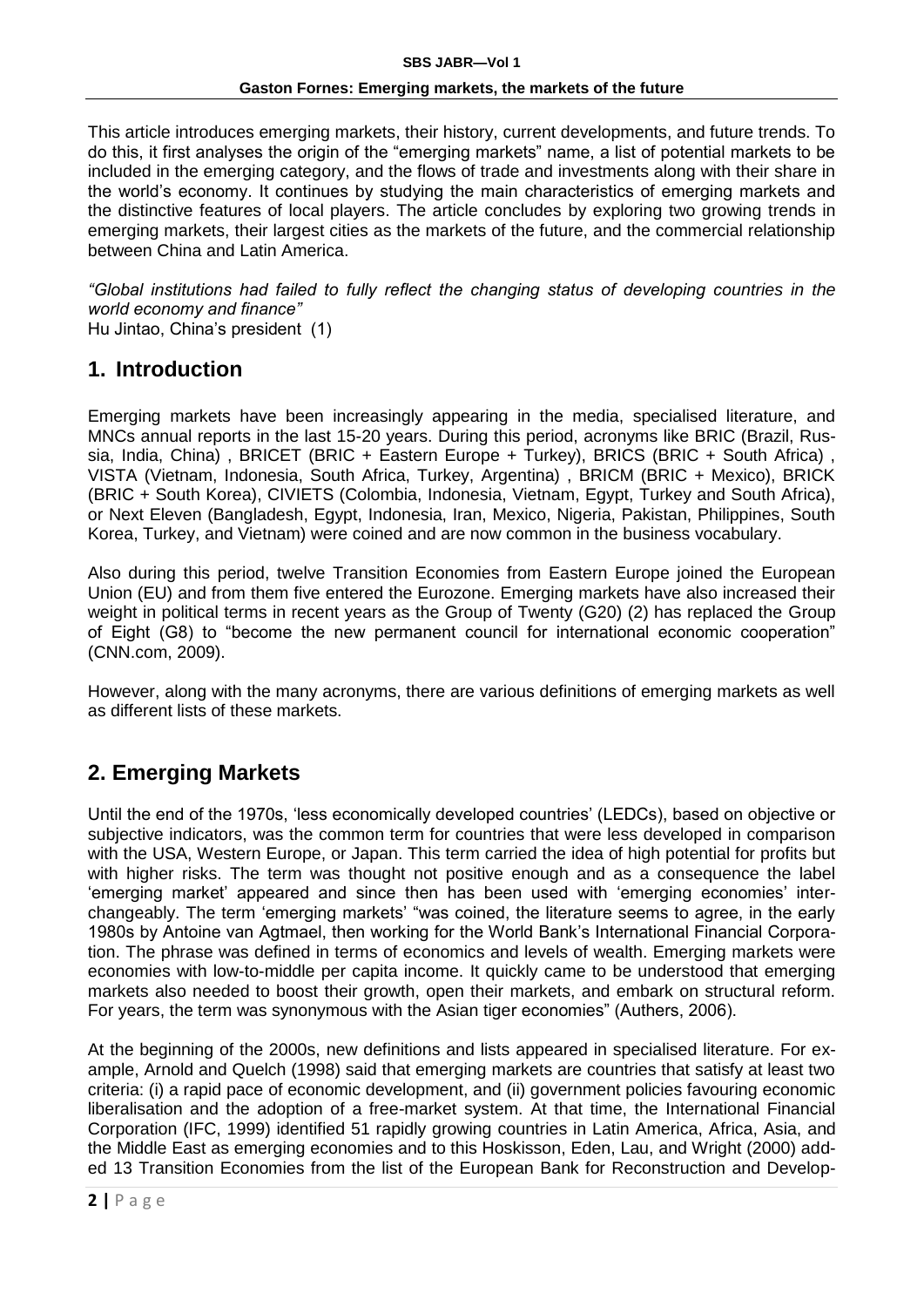ment (European Bank for Reconstruction and Development, 1998). This made a total of 64 emerging markets at the beginning of the 21st century.

After this, in 2001 Goldman Sachs' chief economist Jim O'Neill developed the idea of BRICs for countries he expected to be the next to enter the economic big league. He said that the BRICs, Korea, and Mexico "should not be really thought of as 'emerging markets' in the classical sense, as many still do. (3). We regard these countries as a critical part of the modern globalised economy".

With these definitions issues appeared when analysis and comparisons were attempted. These economies are too diverse; the pace and depth of their political and economic changes, and the size of their markets are only examples of the differences. Is it possible to have in the same group countries like Argentina, Pakistan, and Lithuania? Or China, Trinidad and Tobago, and Jordan? ^

For this reason, probably, The Economist (2008) proposed to retire the phrase "emerging markets" and supports the more rigorous three categories recently published by the FTSE group based on the development levels of local stock markets (4): (i) advanced emerging, (ii) secondary emerging, and (iii) frontier markets. Table 1 shows the list of countries in each category as at September 2010.

| <b>Developed</b>   | <b>Advanced emerging</b> | <b>Secondary emerging</b> | <b>Frontier markets</b> |
|--------------------|--------------------------|---------------------------|-------------------------|
| Australia          | <b>Brazil</b>            | Chile                     | Argentina               |
| Austria            | Hungary                  | China                     | Bahrain                 |
| Belgium/Luxembourg | Mexico                   | Colombia                  | Bangladesh              |
| Canada             | Poland                   | Czech Republic*           | <b>Botswana</b>         |
| Denmark            | South Africa             | Egypt                     | <b>Bulgaria</b>         |
| Finland            | Taiwan                   | India                     | Côte d'Ivoire           |
| France             |                          | Indonesia                 | Croatia                 |
| Germany            |                          | Malaysia*                 | Cyprus                  |
| Greece             |                          | Morocco                   | Estonia                 |
| Hong Kong          |                          | Pakistan                  | Jordan                  |
| Ireland            |                          | Peru                      | Kenya                   |
| Israel             |                          | Philippines               | Lithuania               |
| Italy              |                          | Russia                    | Macedonia               |
| Japan              |                          | Thailand                  | Malta                   |
| Netherlands        |                          | Turkey*                   | <b>Mauritius</b>        |
| New Zealand        |                          | <b>UAE</b>                | Nigeria                 |
| Norway             |                          |                           | Oman                    |
| Portugal           |                          |                           | Qatar                   |
| Singapore          |                          |                           | Romania                 |
| South Korea        |                          |                           | Serbia                  |
| Spain              |                          |                           | Slovakia                |
| Sweden             |                          |                           | Slovenia                |
| Switzerland        |                          |                           | Sri Lanka               |
| UK.                |                          |                           | Tunisia                 |
| <b>USA</b>         |                          |                           | Vietnam                 |

**Table 1: FTSE Global Equity Index Series (FTSE, 2010)**

*\*Czech Republic, Malaysia and Turkey will be promoted to Advanced Emerging market status from June 2011*

Figure 1 shows the performance for the FTSE Emerging Markets Index (5) compared with the FTSE All World Index from January 2006 to January 2011.

In this figure, it is possible to see that the Emerging Markets Index has outperformed the All World Index over the period of analysis; this is particularly relevant as the period was dominated by a deep economic and financial crisis.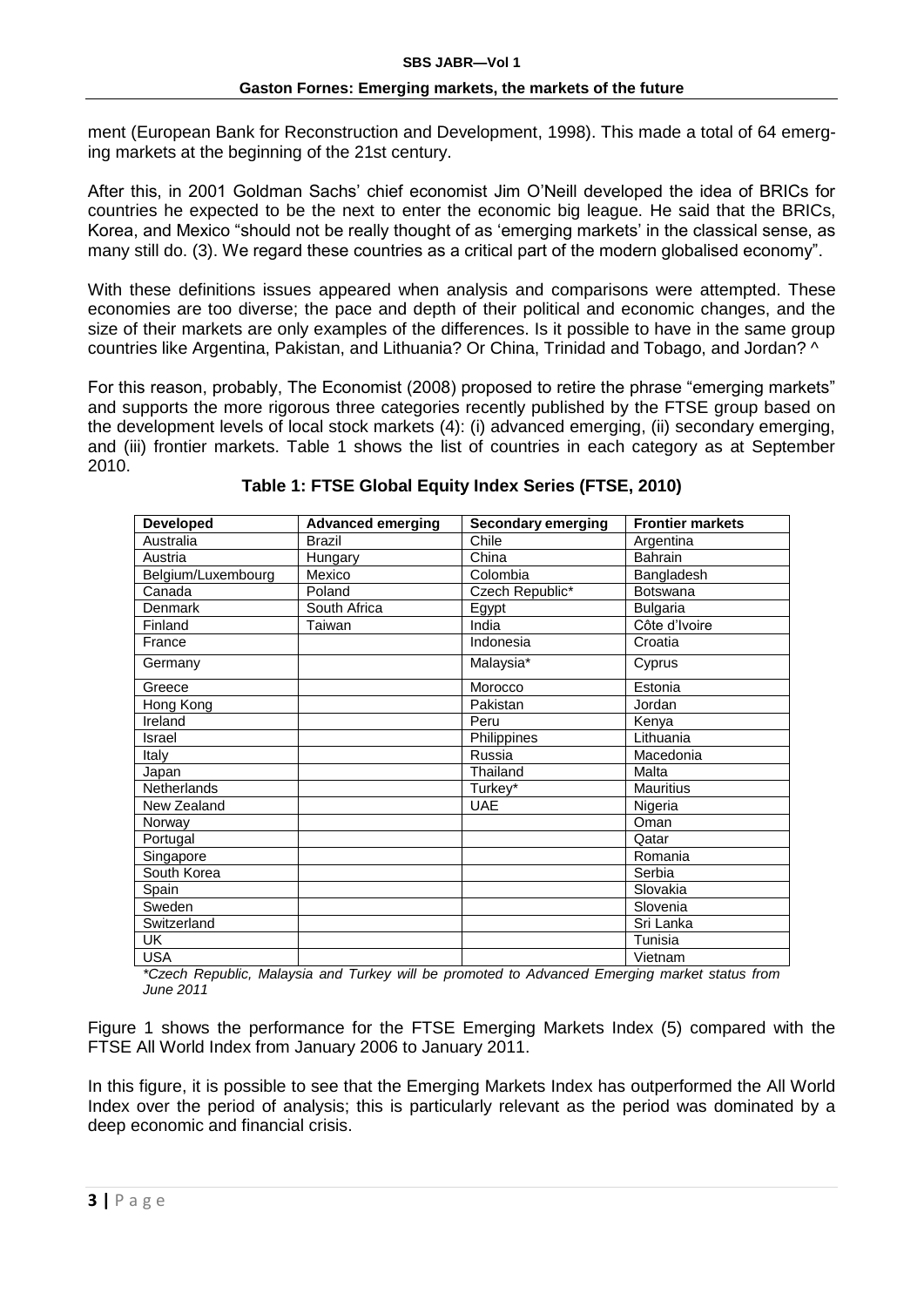



In addition to the FTSEs, there are other lists from specialised institutions like ISI Emerging Markets or indexes like the Morgan Stanley Capital International (MSCI).

In fact, Jim O'Neill from Goldman Sachs, the creator of BRIC, recently proposed to add Mexico, South Korea, Turkey, and Indonesia to what he dubs "growth markets" as "any economy from the emerging markets world that is already 1 per cent of global GDP or more, and has the potential for that to rise, has the ability to be taken seriously". (6)

But still it seems challenging to create a comprehensive list, index, or even a definition of emerging economies. One of the reasons is that countries are growing; markets may have developed from a past emerging market phase like South Korea or Taiwan (or the other way around, like Argentina).

A second reason may be the simplification inherent in making an index, for example, small countries (or countries with limited market liquidity), like Chile, are often underestimated.

### **3. Trade and investments**

In any case, and regardless of different classifications, the increasing importance of LEDCs or emerging markets is being fed by their growing share in the flows of trade and investments in the world economy.

This can be seen in Figure 2: by 1970 merchandise exports were around 20% and by 2008 they had reached 38%, commercial services exports also increased from around 20% in 1970 to 27% of global trade in 2008 (WTO, 2010b).

### **Figure 2: Share of developing economies in world trade in %, 1970-2008 (WTO, 2010b)**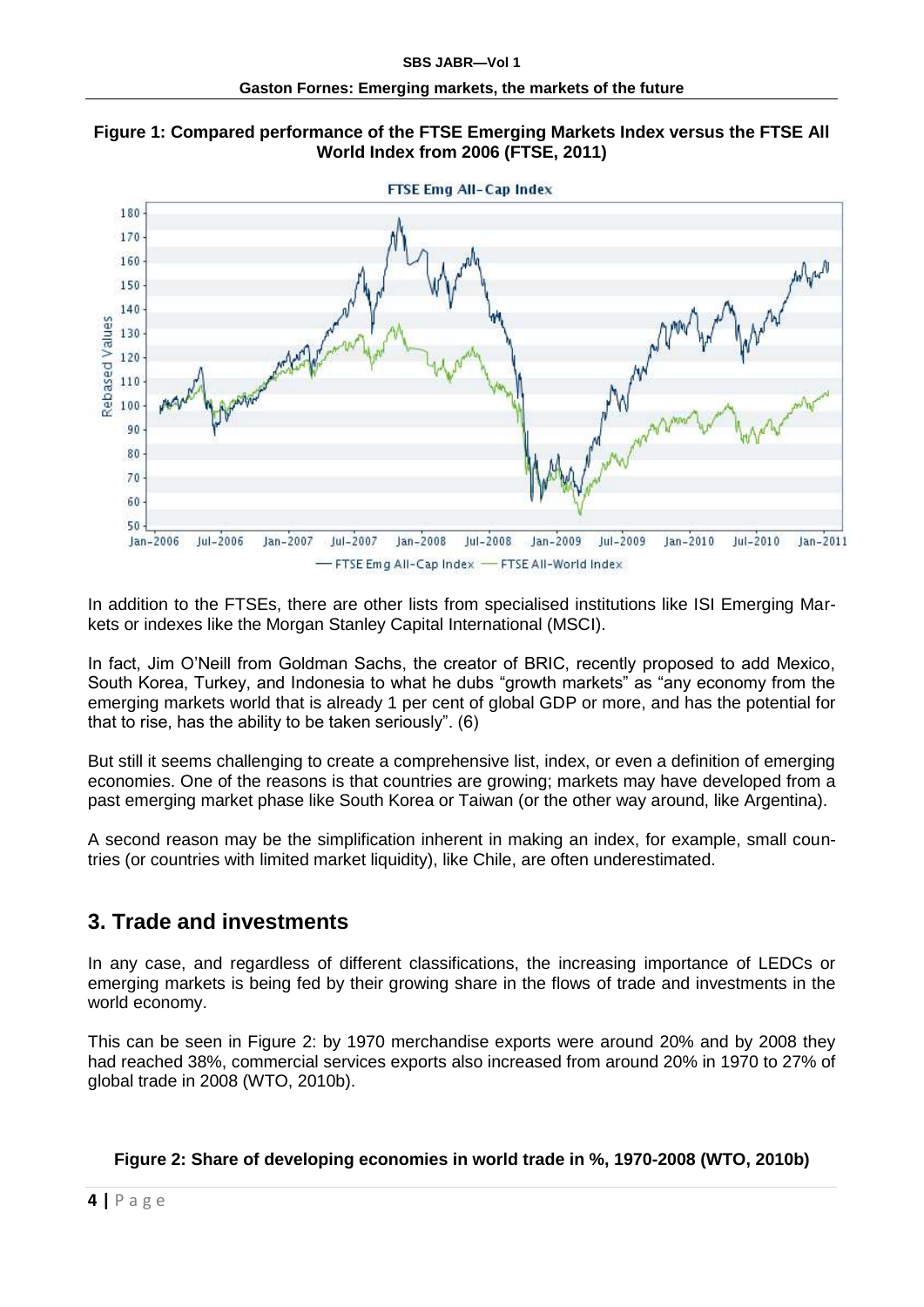

A comparison between Table 2 and Table 3 shows the same trend by country and region. In, Table 2 it is possible to see that the EU 15, the USA, and Japan accounted for around 65% and 60% of world trade in 1990 and 1999 respectively, and that LEDCs for only around 12% and 18% over the same period. Ten years later, Table 3 shows that in 2009 the EU 27, the USA, and Japan accounted for around 33.5% whilst the Six East Asian Traders (7) , China, Mexico, and the Russian Federation were responsible for 34% of world trade. From Table 3, it is also worth noting that the list of top ten exporters is shared by developed countries and emerging markets, and also that India and Brazil (key components in the BRIC) are still at an early stage in their involvement in international trade with 1.7% (position 15) and 1.6% (position 18) respectively.

|                                | <b>Share</b> |      |                | Annual percentage change |       |                |
|--------------------------------|--------------|------|----------------|--------------------------|-------|----------------|
|                                | 1990         | 1999 | 1990-99        | 1997                     | 1998  | 1999           |
| <b>Developed countries</b>     |              |      |                |                          |       |                |
| European Union (15)            | 44.5         | 39.8 | 4              | 0                        | 4     | $-1$           |
| <b>United States</b>           | 11.6         | 12.7 | 7              | 10                       | $-1$  | $\overline{2}$ |
| Japan                          | 8.5          | 7.7  | 4              | 2                        | -8    | 8              |
|                                | 64.6         | 60.2 |                |                          |       |                |
| <b>LEDCs</b>                   |              |      |                |                          |       |                |
| Six East Asian traders         | 7.9          | 10.0 | 8              | 3                        | $-7$  | 8              |
| China                          | 1.8          | 3.6  | 14             | 21                       | 0     | 6              |
| Mexico                         | 1.2          | 2.5  | 14             | 15                       | 6     | 16             |
| Central and Eastern Europe     | 1.4          | 1.9  | $\overline{7}$ | 6                        | 9     | 1              |
|                                | 12.3         | 17.9 |                |                          |       |                |
| <b>Regions</b>                 |              |      |                |                          |       |                |
| Western Europe                 | 48.3         | 43.0 | 4              | $-1$                     | 4     | 0              |
| Asia                           | 21.8         | 25.5 | 7              | 5                        | -6    | 8              |
| North America                  | 15.4         | 17.1 | $\overline{7}$ | 9                        | $-1$  | 4              |
| Latin America                  | 4.3          | 5.4  | 8              | 11                       | -1    | 6              |
| C./E. Europe/Baltic States/CIS | 3.1          | 3.9  | 6              | 4                        | -5    | $-1$           |
| Middle East                    | 4.0          | 3.1  | 3              | 5                        | $-23$ | 24             |
| Africa                         | 3.1          | 2.0  | 1              | $\overline{2}$           | $-16$ | 9              |

**Table 2: World merchandise exports by country and region in %, 1999 (WTO, 2000)**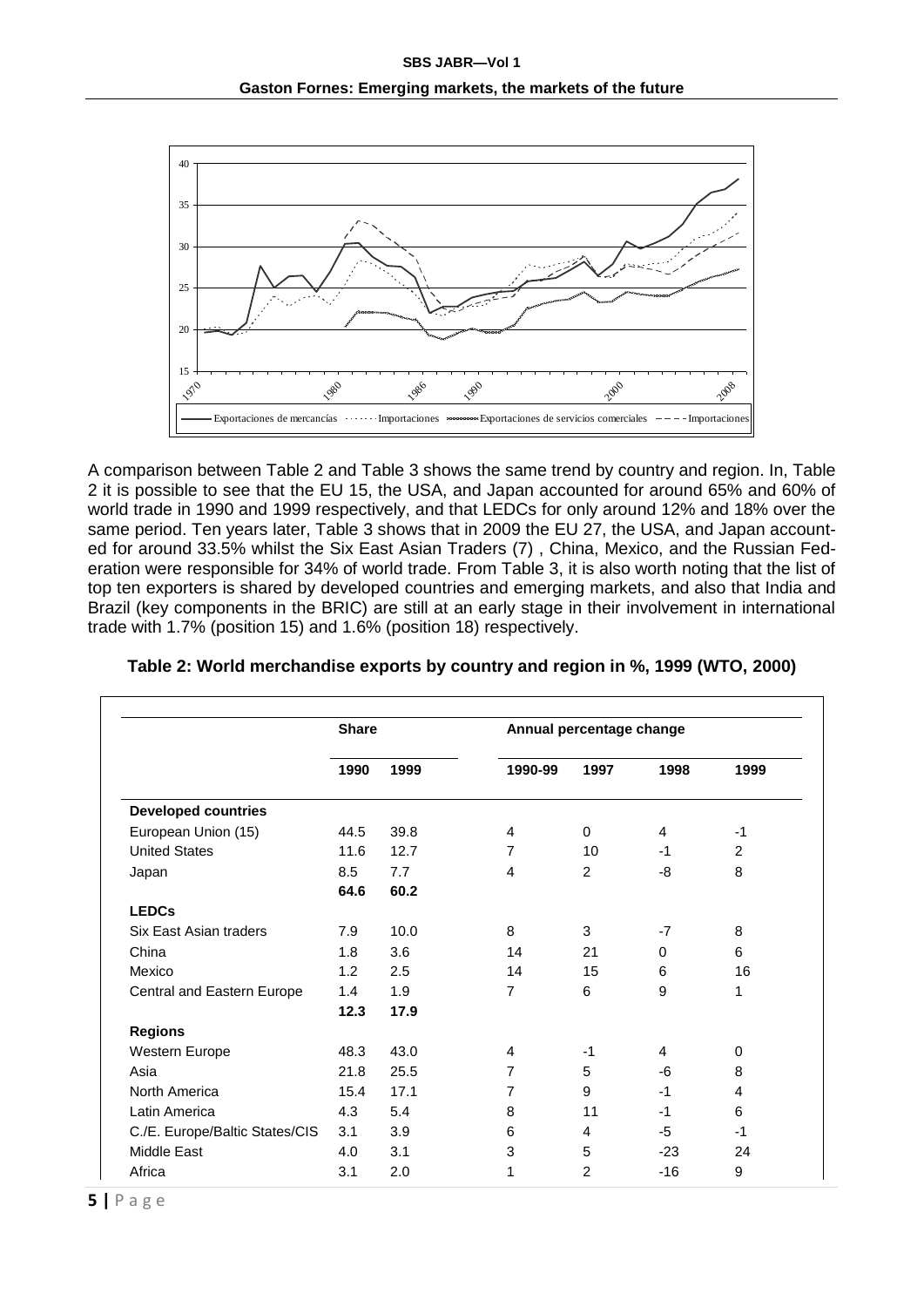### **SBS JABR—Vol 1 Gaston Fornes: Emerging markets, the markets of the future**

| NAFTA (3)    | 16.6 | 19.6 |    | 10 |      | 6  |
|--------------|------|------|----|----|------|----|
| MERCOSUR (4) | 1.4  | 1.4  | 5  | 11 | $-2$ | -9 |
| ASEAN (10)   | 4.3  | 6.6  | 11 | 4  | -7   | 9  |

### **Table 3: World merchandise exports and imports by country in %, 2009 (WTO, 2010a)**

| Rank                    | <b>Exporters</b>             | <b>Share</b> | Rank                    | <b>Importers</b>             | <b>Share</b> |
|-------------------------|------------------------------|--------------|-------------------------|------------------------------|--------------|
| 1                       | Extra-EU (27) exports        | 16.2         | $\mathbf{1}$            | Extra-EU (27) imports        | 17.4         |
| $\overline{\mathbf{c}}$ | China                        | 12.7         | $\overline{\mathbf{c}}$ | <b>United States</b>         | 16.7         |
| 3                       | <b>United States</b>         | 11.2         | 3                       | China                        | 10.5         |
| 4                       | Japan                        | 6.2          | 4                       | Japan                        | 5.7          |
| 5                       | Korea, Republic of           | 3.9          | 5                       | Hong Kong, China             | 3.7          |
| 6                       | Hong Kong, China             | 3.5          | 6                       | Canada a                     | 3.4          |
| $\overline{7}$          | Canada                       | 3.4          | $\overline{7}$          | Korea, Republic of           | 3.4          |
| 8                       | <b>Russian Federation</b>    | 3.2          | 8                       | India                        | 2.6          |
| 9                       | Singapore                    | 2.9          | 9                       | Singapore                    | 2.6          |
| 10                      | Mexico                       | 2.4          | 10                      | Mexico                       | 2.5          |
|                         | <b>Sub Total</b>             | 65.5         |                         | <b>Sub Total</b>             | 65.9         |
| 11                      | Taipei, Chinese              | 2.2          | 11                      | <b>Russian Federation</b>    | 2.0          |
| 12                      | Saudi Arabia                 | 2.0          | 12                      | Taipei, Chinese              | 1.8          |
| 13                      | United Arab Emirates b       | 1.9          | 13                      | Australia                    | 1.7          |
| 14                      | Switzerland                  | 1.8          | 14                      | Switzerland                  | 1.6          |
| 15                      | India                        | 1.7          | 15                      | Turkey                       | 1.5          |
| 16                      | Malaysia                     | 1.7          | 16                      | United Arab Emirates b       | 1.5          |
| 17                      | Australia                    | 1.6          | 17                      | Thailand                     | 1.4          |
| 18                      | <b>Brazil</b>                | 1.6          | 18                      | <b>Brazil</b>                | 1.4          |
| 19                      | Thailand                     | 1.6          | 19                      | Malaysia                     | 1.3          |
| 20                      | Norway                       | 1.3          | 20                      | Saudi Arabia                 | 1.0          |
| 21                      | Indonesia                    | 1.3          | 21                      | Indonesia                    | 1.0          |
| 22                      | Turkey                       | 1.1          | 22                      | South Africa                 | 0.8          |
| 23                      | Iran, Islamic Rep. of        | 0.8          | 23                      | Viet Nam                     | 0.7          |
| 24                      | South Africa                 | 0.7          | 24                      | Norway                       | 0.7          |
| 25                      | Bolivarian Rep. of Venezuela | 0.6          | 25                      | Iran, Islamic Rep. of        | 0.5          |
| 26                      | Viet Nam                     | 0.6          | 26                      | Israel                       | 0.5          |
| 27                      | Argentina                    | 0.6          | 27                      | Philippines                  | 0.5          |
| 28                      | Chile                        | 0.6          | 28                      | Ukraine                      | 0.5          |
| 29                      | Nigeria b                    | 0.6          | 29                      | Egypt                        | 0.5          |
| 30                      | Kuwait                       | 0.5          | 30                      | Chile                        | 0.4          |
| 31                      | Israel                       | 0.5          | 31                      | Bolivarian Rep. of Venezuela | 0.4          |
| 32                      | Algeria                      | $0.5\,$      | 32                      | Algeria                      | 0.4          |
| 33                      | Kazakhstan                   | $0.5\,$      | 33                      | Nigeria b                    | 0.4          |
| 34                      | Qatar b                      | 0.4          | 34                      | Argentina                    | 0.4          |
| 35                      | Angola                       | 0.4          | 35                      | Iraq b                       | 0.4          |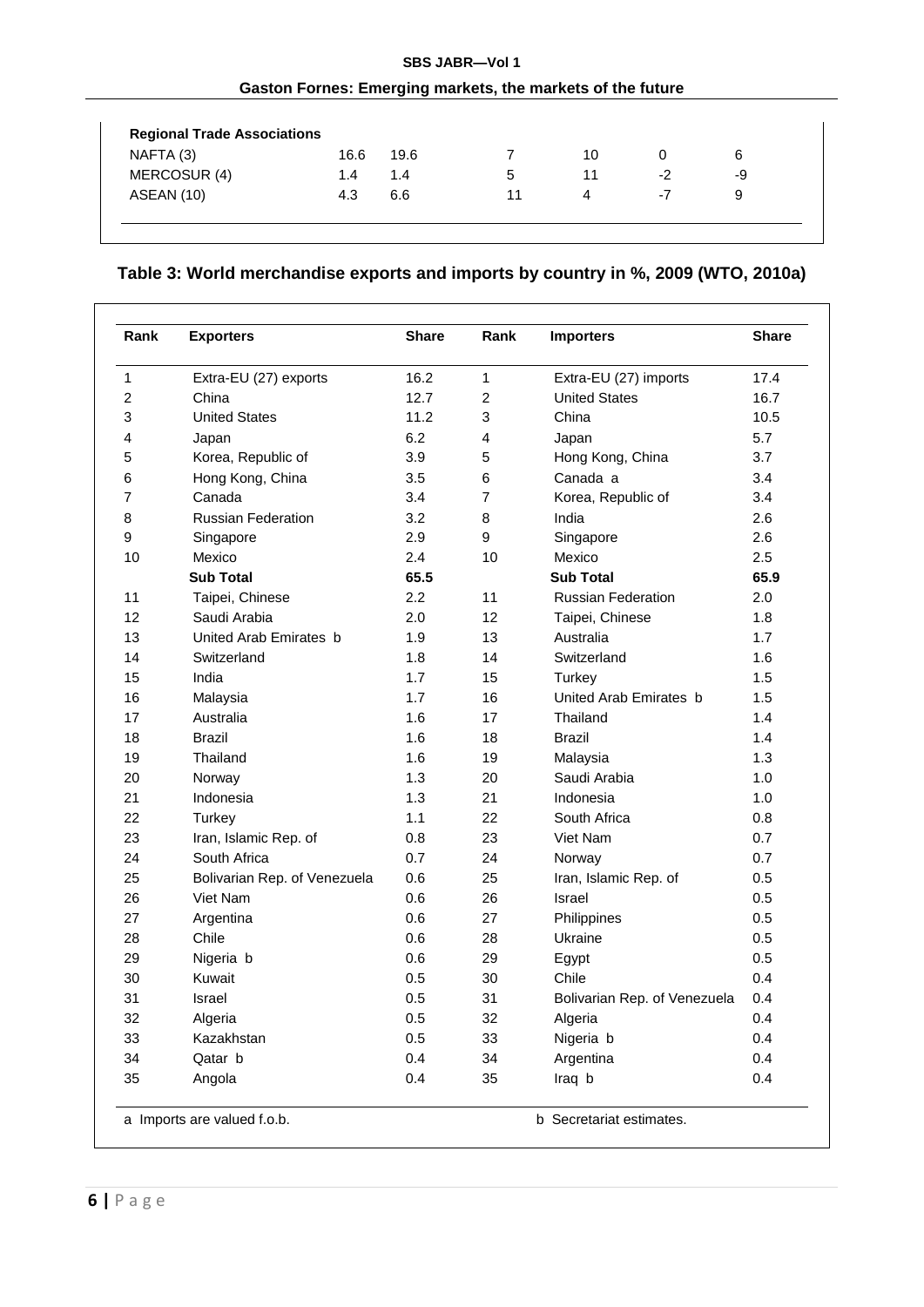For foreign investments the trend is similar. As can be seen in Figure 3, FDI flows to developing and transition economies have been growing, from a 10% share in 1974 to 49% of total flows in 2009.

If this trend continues, in a few years emerging markets for the first time will be receiving more FDI than developed economies. This trend is also seen in mergers and acquisitions (M&A). 2010 figures in emerging markets are now higher than those of Europe for the first time with a volume of US\$575.7bn against Europe's us\$550.2bn.

"Deals by companies in emerging markets now account for 30 per cent of global M&A activity, while Europe's share has fallen to 29 per cent. China, with about \$133bn in deals, has attracted most interest this year from acquirers. Brazil, India and Russia follow, with the four BRIC countries together accounting for more than half of emerging markets activity" (Saigol and Thomas, 2010).



**Figure 3: Inward and outward FDI flows, annual, 1970-2009 (UNCTAD, 2011)**

In any case, not all emerging economies are active recipients of FDI. Fifteen countries from East Asia, Latin America, and Southern Africa account for around 73% of inward FDI to developing economies as can be seen in Table 4.

Recipients in this table are ranked by the stock of FDI, where it is worth noting the high position of a small country like Chile (probably the gateway for foreign investments in South America) showing that not only big countries can be emerging economies. India's relatively low position is also worth of mention as its FDI stocks are much lower than its BRIC counterparts.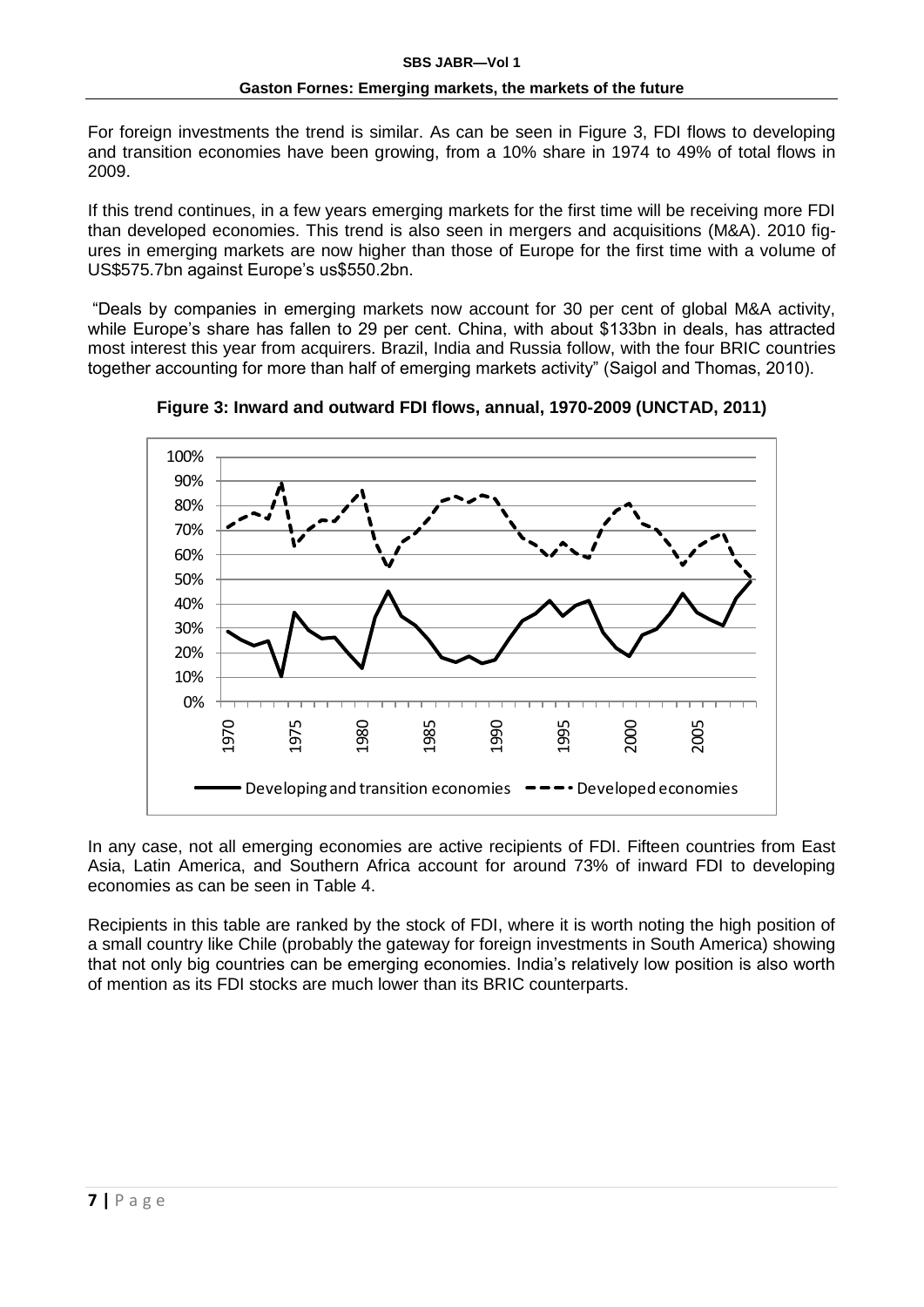#### **Table 4: FDI inward stock to developing economies, 1990-2009, in mio US\$ (UNCTAD, 2010)**

|                | Developing economies <sup>1</sup>      | 26,836,498 |        |
|----------------|----------------------------------------|------------|--------|
| 1              | China                                  | 3,793,786  | 14.14% |
| 2              | <b>Brazil</b>                          | 2,652,972  | 9.89%  |
| 3              | Mexico                                 | 2,588,323  | 9.64%  |
| 4              | <b>Russian Federation</b>              | 1,840,589  | 6.86%  |
| 5              | Chile                                  | 981,911    | 3.66%  |
| 6              | Korea, Republic of                     | 974,455    | 3.63%  |
| $\overline{7}$ | Argentina                              | 923,725    | 3.44%  |
| 8              | South Africa                           | 851,992    | 3.17%  |
| 9              | Malaysia                               | 815,441    | 3.04%  |
| 10             | Thailand                               | 795,430    | 2.96%  |
| 11             | Turkey                                 | 743,011    | 2.77%  |
| 12             | <b>British Virgin Islands</b>          | 724,764    | 2.70%  |
| 13             | India                                  | 704,872    | 2.63%  |
| 14             | Saudi Arabia                           | 699,253    | 2.61%  |
| 15             | Indonesia                              | 591,238    | 2.20%  |
|                |                                        | Total      | 73.34% |
|                | Fast Asia <sup>2</sup>                 | 5,439,300  | 20.27% |
|                | South and Central America <sup>3</sup> | 9,107,029  | 33.94% |
|                | Southern Africa <sup>4</sup>           | 1,238,610  | 4.62%  |
|                |                                        | Total      | 58.82% |

### **4. Main characteristics**

As stated above, it is difficult to find a comprehensive definition of emerging markets that suits all. For example, "for households, emerging markets are the source of cheap consumer goods. For frustrated computer users, they are often the location of outsourced technical support. For executives of multinationals, emerging markets are growth drivers amid stagnation and financial crisis in developed economies" (Khanna and Palepu, 2010, p. 1).

But one of the criteria that often underlies various definitions of emerging markets "is the system of market governance and, in particular, the extent and stability of a free market system" (Arnold and Quelch, 1998, p. 8) along with the "ease with which transactions can take place in any market and the cost associated with it" (Khanna and Palepu, 2002, p. 4).

This is based on the fact that economies should put in place a web of institutions to facilitate the efficient functioning of markets. These institutions mould the social and organisational behaviour of organisations and, as a consequence, affect their decision-making processes as well as their

1

<sup>1</sup> Hong Kong and Singapore were withdrawn by the authors from UNCTAD's list of developing economies following Hoskisson et al.'s (2000) list of emerging countries; the total FDI stock in developing economies shown in the table does not include the stocks in these countries.

<sup>&</sup>lt;sup>2</sup> China: Korea. Democratic People's Republic of; Korea, Republic of; Macao, China; Mongolia; Taiwan Province of China.

<sup>3</sup> Argentina; Bolivia, Plurinational State of; Brazil; Chile; Colombia; Ecuador; Guyana; Paraguay; Peru; Suriname; Uruguay; Venezuela, Bolivarian Republic of; Belize; Costa Rica; El Salvador; Guatemala; Honduras; Mexico; Nicaragua; Panama.

<sup>4</sup> Angola; Botswana; Lesotho; Malawi; Mozambique; Namibia; South Africa; Swaziland; Zambia; Zimbabwe.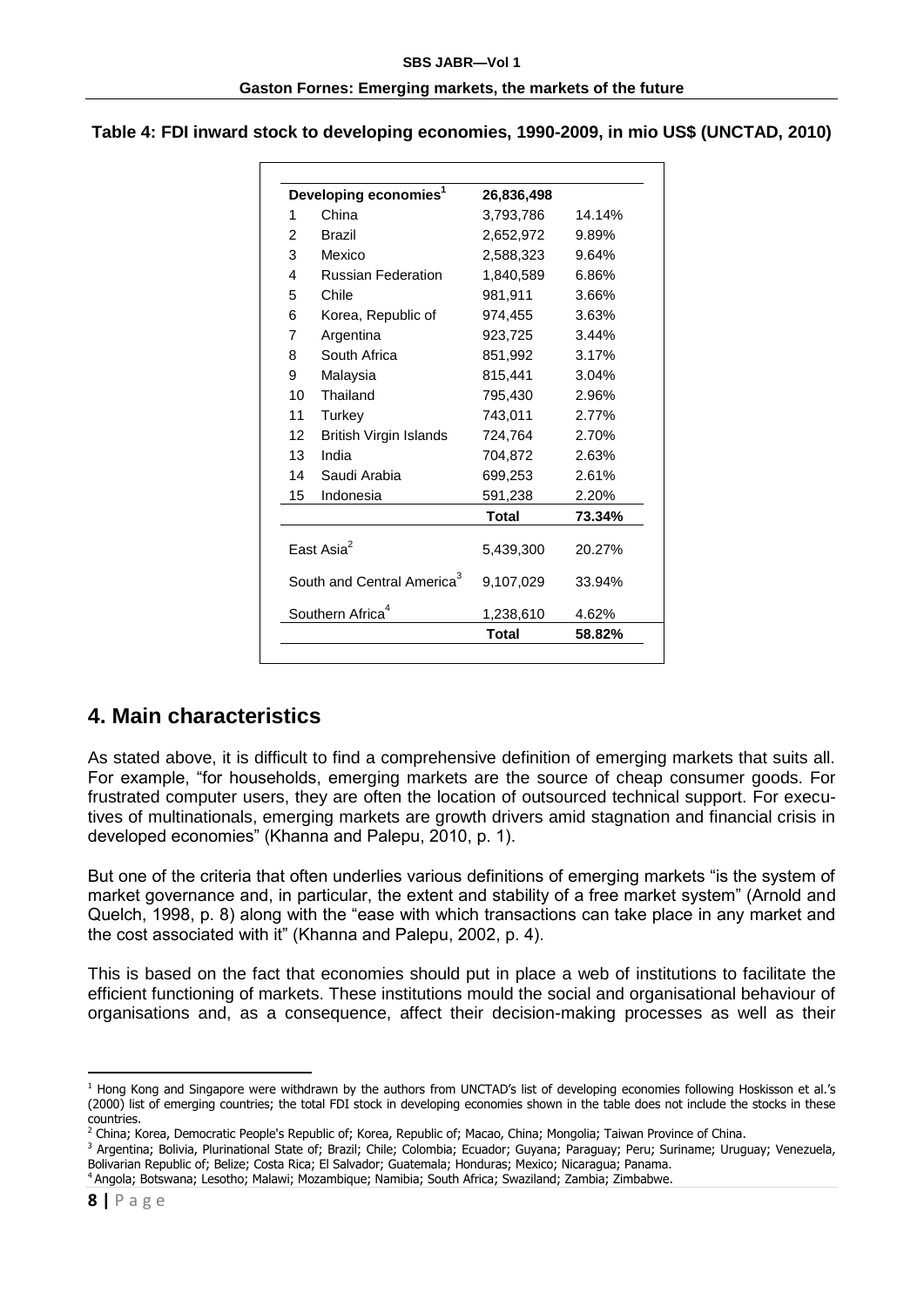available options. Institutions in a market (country) should reduce uncertainty and provide a stable level playing field that facilitates interactions and diminishes both transaction and information costs.

This complex web of institutions that permeates the developed economies is either absent or poorly developed in emerging markets. This seems evident in three main areas in EMs:

- (i) information problems: comprehensive, reliable, and objective information to make decisions is not widely available;
- (ii) misguided regulations: some emerging economies place political goals over economic efficiency which reduces the chances to take full advantage of business opportunities; and
- (iii) inefficient judicial systems: an independent judicial system that enforces contracts in a reliable and predictable way does not seem to be the reality in EMs (Khanna and Palepu, 1997). In this sense, it has been found that "building all the institutional infrastructure for well-functioning markets is a slow and time consuming process" (Khanna and Palepu, 2002, p. 4).

Reasons for this can be:

- (i) that emerging markets require good political governance to develop institutions with thoughtful and supportive regulations, as well as even-handed and predictable enforcement;
- (ii) that these institutions need qualified persons with certain skills who are usually difficult to find in emerging economies; and
- (iii) that in the development of market institutions there is a mutual interdependence across the first two problems (Hoskisson et al., 2000; Khanna and Palepu, 2002).

In fact, it has been suggested that "many emerging markets are likely to suffer from significant institutional voids for a long time to come" (Khanna and Palepu, 2002, p. 4) as "the mere deregulation of economies does not automatically lead to immediate reduction in transaction costs" (Khanna and Palepu, 2000, p. 281).

Institutional voids usually result in higher transaction costs. This is because the price system does not give reliable information for the efficient allocation of resources; also, because sometimes the government's discretion rather than the rule of law determines property rights and makes their enforcement more costly.

Institutional voids can also lead to market failures and, as a consequence, firms operating in EMs often have to perform some of these functions themselves. Higher transaction costs are also a reason behind the high prevalence in emerging markets of unrelated diversified local business groups mainly due to the low development of the capital and labour markets. Examples of this are the chaebols in South Korea, business houses of India, or grupos económicos in Latin America (Khanna and Palepu, 1997).

In addition, capabilities for relationship-based management in emerging markets substitute for the lack of institutional infrastructure as firms tend to base their competitive advantage on links with local authorities. In this environment, local companies can obtain licenses and other benefits due to their close links with the home government and, as a consequence, protect their operations from domestic and international competitors (Fornes, 2009; Hoskisson et al., 2000).

## **5. Local players**

Local companies from emerging countries usually take any of these three organisational forms: (i) domestic competitors (mainly business groups, state-owned companies, and privatised firms); (ii)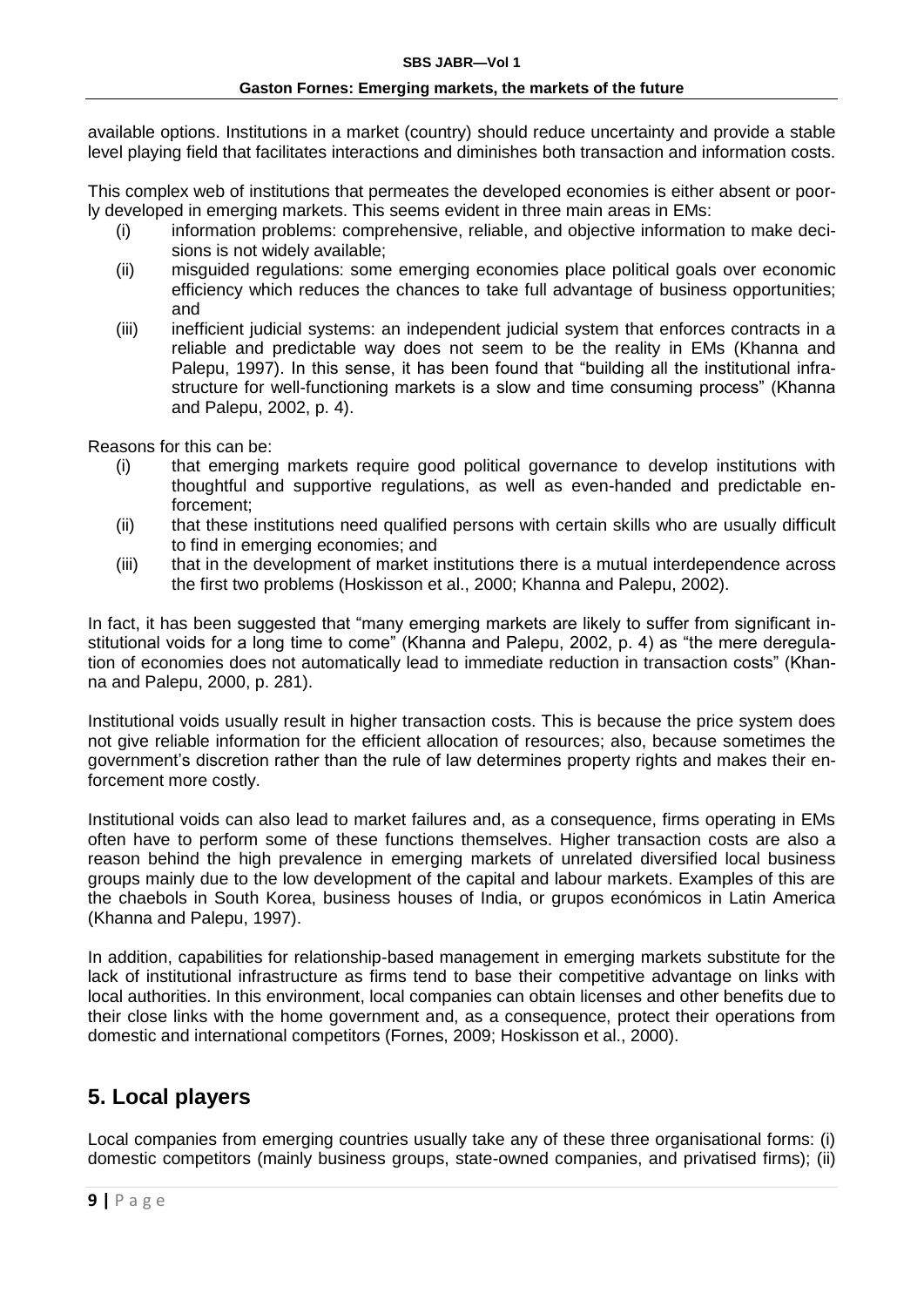entrepreneurial start-ups; and (iii) overseas players (Peng, 2003; Peng, Tan, and Tong, 2004). They face four broad challenges: (i) competition from developed countries' firms entering EMs to exploit the skills developed in their home markets; (ii) having to develop new strategies to deal with improved conditions in their domestic markets; (iii) having to enter other EMs to exploit the strengths developed in their domestic markets; and (iv) having to enter developed economies (Wright, Filatotchev, Hoskisson, and Peng, 2005).

These companies face a 'high velocity' environment of rapid political, economic, and institutional changes" (Wright et al., 2005, p. 7). Due to this, EMs' companies have developed a set of abilities, strengths, and capabilities (like close links with governments, structures aimed at internalising transaction costs, etc) to overcome these challenges which help them to compete successfully in the domestic market. But their engagement in international activities, especially FDI, has been relatively low. In the 1990s, most FDI from EMs was categorised as asset-exploitation and assetseeking. The former implies a transfer of proprietary assets across the border, and the latter aims at the acquisition of strategic assets (Makino, Chung-Ming, and Rhy-Song, 2002).

Asset-exploitation FDI by EMs' firms, especially in other developing countries, is usually small scale, labour intensive, and has flexible production skills along with products suitable for the host market that could eventually replace domestic competition. Companies from EMs used to choose FDI, rather than exports or licensing, as their preferred option because of: (i) the uncertainty of the local market (mainly poor information on the value of local assets and weak distribution networks), (ii) the difficulty for local firms to internationalise their operations, and (iii) the weak legal framework to protect technological knowledge (Wells, 1981, 1983). Asset-seeking FDI has been followed by companies from Asia's newly industrialised economies to reinforce their price competitiveness in EMs, but to strengthen their non-price competitiveness when investing in developed countries (Chen and Chen, 1998; Kumar, 1998).

This strategy implies that internal strengths should come from the ownership of proprietary assets and also from the capacity to buy and the knowledge to manage assets from firms in the host country (Dunning, 1995; Dunning, 1998). But since the 2000s, the situation has been changing as firms from EMs have been increasing their presence outside their home markets.

Well known examples like Cemex and America Móvil from Mexico, Ternium from Argentina, Vale and Gerdau from Brazil, JSFC from Russia, Lenovo and ZTE from China, and Tata Motors from India are leading the way in the internationalisation of companies from emerging economies followed by an increasing number of firms engaging in international operations.

This trend can be seen in Table 5 which shows the outward stock of FDI as % of GDP. In the table, it is worth noting the high increases during the period of countries like Chile, Malaysia, Korea, or South Africa, although they are still far away from the 40.8% posted by developed economies.

Different from the situation for most of the 20th century, EMs' companies now seem to be in a stronger position to compete in foreign markets. These companies can offer high levels of flexibility and the capability for rapid adjustment from their experience dealing with changing home environments.

They can also offer every day low prices and high value for money to middle and low segments of consumers in both developed and emerging economies. Firms from EMs have also been strengthening their position as suppliers of global retailers where customers are now demanding their products (Williamson and Yin, 2009).

Still, they seem to have a long way to go until they can reach a level of internationalisation (measured by foreign assets) similar to that of their Western counterparts. This is self-evident in a com-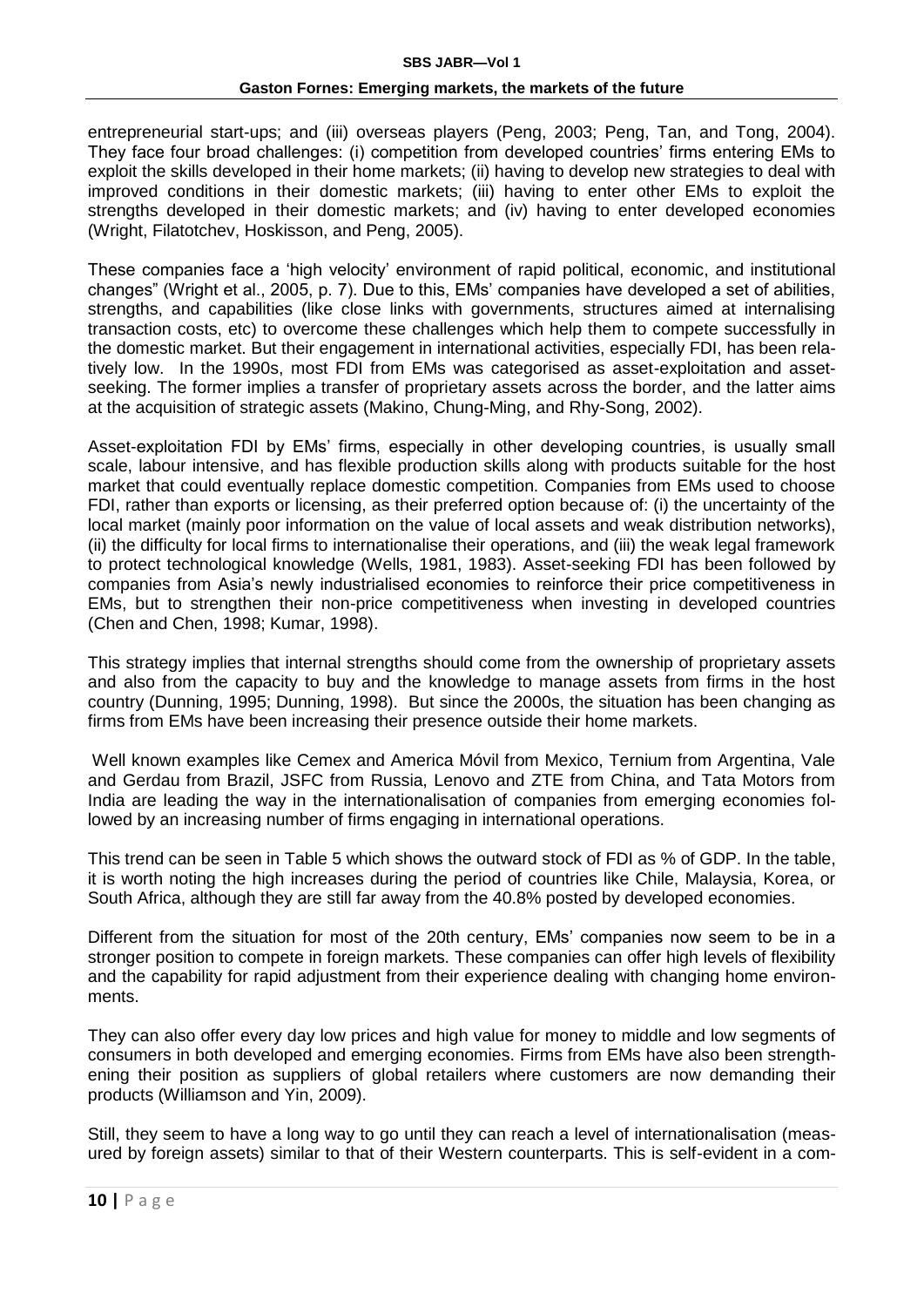parison between the figures in Table 6 (the top 75 non-financial firms from EMs) with the world's top 75 MNCs (UNCTAD, 2010).

For example, General Electric, the world leader, has US\$401.290 millions in foreign assets, while CITIC from China (top in the EMs' list) has around 10% of this value (CITIC is number 48 in the world's list). Also, the company in 75th position in the world's top 100 MNCs, TeliaSonera AB from Sweden, has US\$29.067 millions in foreign assets; while TPV Technology Limited from China has less than 10% of this figure in foreign assets (US\$2,266 millions).

#### **Table 5: FDI outward stock as percentage of GDP, 1990-2009 (UNCTAD, 2010)**

|                      | 199<br>0 | 199<br>ı | 199<br>2 | 199<br>3 | 199<br>4 | 199<br>Б | 199<br>6 | 199<br>7 | 199<br>8 | 199<br>9 | 200<br>0 | 200<br>ı | 200<br>2 | 200<br>3 | 200<br>4 | 200<br>Б | 200<br>6 | 200<br>7 | 200<br>8 | 200<br>9 |
|----------------------|----------|----------|----------|----------|----------|----------|----------|----------|----------|----------|----------|----------|----------|----------|----------|----------|----------|----------|----------|----------|
| China                | 1.1      | 1.3      | 1.9      | 2.1      | 2.7      | 2.3      | 2.2      | 2.3      | 2.4      | 2.4      | 2.3      | 2.6      | 2.6      | 2.0      | 2.3      | 2.6      | 2.8      | 2.8      | 3.4      | 4.9      |
| Brazil               | 9.4      | 10.3     | 10.8     | 9.7      | 7.9      | 5.8      | 5.2      | 5.2      | 5.7      | 8.5      | 8.1      | 9.0      | 10.8     | 9.9      | 10.4     | 9.0      | 10.5     | 10.0     | 9.9      | 10.0     |
| Mexico               | 1.0      | 0.9      | 1.0      | 0.8      | 1.1      | 1.5      | 1.3      | 1.3      | 1.4      | 1.6      | 1.4      | 1.9      | 2.0      | 2.6      | 3.2      | 3.3      | 3.7      | 4.1      | 4.2      | 6.1      |
| Russian              |          |          |          |          |          |          |          |          |          |          |          |          |          |          |          |          |          |          |          |          |
| Federation           |          |          |          | 0.5      | 0.6      | 0.8      | 1.1      | 1.9      | 3.3      | 4.9      | 7.8      | 14.4     | 18.1     | 21.0     | 18.1     | 19.2     | 22.0     | 28.8     | 12.1     | 20.1     |
| Chile                | 0.5      | 0.7      | 1.5      | 2.3      | 3.6      | 3.8      | 5.2      | 6.2      | 8.5      | 12.3     | 14.8     | 17.1     | 18.2     | 18.5     | 18.2     | 18.1     | 17.7     | 19.3     | 18.6     | 25.2     |
| Republic<br>Korea.   |          |          |          |          |          |          |          |          |          |          |          |          |          |          |          |          |          |          |          |          |
| of                   | 0.9      | 1.1      | 1.3      | 1.5      | 1.8      | 2.0      | 2.5      | 3.3      | 5.9      | 5.2      | 5.0      | 4.0      | 3.6      | 3.9      | 4.5      | 4.6      | 5.2      | 7.1      | 10.5     | 13.9     |
| Argentina            | 4.3      | 3.2      | 3.2      | 3.4      | 3.6      | 4.1      | 4.5      | 5.5      | 6.1      | 7.1      | 7.4      | 7.9      | 20.2     | 16.6     | 14.2     | 12.7     | 12.1     | 10.5     | 8.7      | 9.5      |
| South Africa         | 13.4     | 13.4     | 13.6     | 13.8     | 14.1     | 15.4     | 16.9     | 15.6     | 20.0     | 24.8     | 24.3     | 14.8     | 19.8     | 16.2     | 17.8     | 15.3     | 19.5     | 23.0     | 18.0     | 22.6     |
| Malaysia             | 1.7      | 1.6      | 1.8      | 2.1      | 3.5      | 5.8      | 8.8      | 11.5     | 17.2     | 17.5     | 16.9     | 9.0      | 10.1     | 10.9     | 10.3     | 15.9     | 23.1     | 31.3     | 30.5     | 39.5     |
| Thailand             | 0.5      | 0.6      | 0.7      | 0.8      | 1.0      | 1.4      | 1.7      | 1.3      | 2.4      | 2.5      | 1.8      | 2.3      | 2.3      | 2.4      | 2.3      | 2.9      | 3.1      | 4.0      | 4.6      | 6.2      |
| Turkey               | 0.6      | 0.6      | 0.6      | 0.5      | 0.8      | 0.6      | 0.6      | 0.7      | 0.8      | 1.1      | 1.4      | 2.3      | 2.5      | 2.0      | 1.8      | 1.7      | 1.7      | 1.9      | 1.9      | 2.4      |
| India                | 0.0      | 0.0      | 0.1      | 0.1      | 0.1      | 0.1      | 0.2      | 0.1      | 0.2      | 0.4      | 0.4      | 0.5      | 0.8      | 1.0      | 1.1      | 1.2      | 2.9      | 3.7      | 4.9      | 6.1      |
| Saudi Arabia         | 1.8      | 1.5      | 1.6      | 1.7      | 1.8      | 1.8      | 1.8      | 1.9      | 2.3      | 2.1      | 2.6      | 2.8      | 3.7      | 3.5      | 3.0      | 4.5      | 5.5      | 8.4      | 7.2      | 11.1     |
| Indonesia            | 0.1      | 0.1      | 0.5      | 0.7      | 2.4      | 2.7      | 2.6      | 2.8      | 6.4      | 4.4      | 4.2      | 4.3      | 3.7      | 3.2      | 4.2      | 4.9      | 4.6      | 4.9      | 5.3      | 5.6      |
| Japan                | 6.7      | 6.7      | 6.6      | 6.0      | 5.8      | 4.5      | 5.6      | 6.4      | 7.0      | 5.7      | 6.0      | 7.3      | 7.8      | 7.9      | 8.0      | 8.5      | 10.3     | 12.4     | 13.9     | 14.6     |
| Canada               | 14.6     | 15.8     | 15.2     | 16.4     | 18.5     | 20.0     | 21.6     | 24.0     | 27.9     | 30.5     | 32.8     | 35.0     | 37.5     | 36.8     | 37.6     | 34.3     | 34.8     | 36.5     | 35.0     | 42.4     |
| <b>United States</b> | 12.6     | 13.8     | 12.6     | 16.0     | 15.8     | 18.6     | 20.7     | 22.8     | 26.2     | 30.8     | 27.6     | 23.0     | 19.4     | 25.0     | 28.9     | 29.4     | 34.0     | 38.3     | 21.8     | 30.2     |
| United Kingdom       | 23.1     | 22.4     | 206      | 25.5     | 26.6     | 26.8     | 27.7     | 27.2     | 34.3     | 46.8     | 62.3     | 60.6     | 63.2     | 63.8     | 56.6     | 52.6     | 59.6     | 65.6     | 57.5     | 76.0     |
| Italy                | 5.3      | 5.9      | 5.6      | 7.9      | 8.5      | 9.4      | 9.3      | 11.7     | 14.5     | 15.1     | 16.4     | 16.3     | 16.0     | 15.9     | 16.2     | 16.5     | 20.3     | 24.6     | 22.3     | 27.4     |
| Spain                | 3.0      | 3.7      | 4.5      | 5.9      | 5.6      | 5.8      | 7.2      | 9.3      | 12.3     | 19.1     | 22.2     | 23.6     | 23.8     | 25.0     | 27.0     | 27.0     | 35.3     | 40.8     | 37.4     | 44.2     |
| France               | 9.0      | 10.6     | 11.4     | 12.3     | 13.4     | 13.0     | 14.7     | 16.7     | 19.6     | 22.9     | 69.7     | 59.6     | 43.8     | 52.6     | 56.1     | 57.5     | 71.0     | 69.6     | 45.9     | 64.9     |
| Germany              | 8.8      | 9.6      | 8.6      | 9.3      | 10.5     | 10.6     | 11.9     | 14.3     | 17.1     | 19.3     | 28.5     | 32.7     | 34.5     | 34.0     | 33.7     | 33.2     | 37.1     | 40.1     | 36.0     | 41.2     |
| Developed            |          |          |          |          |          |          |          |          |          |          |          |          |          |          |          |          |          |          |          |          |
| economies            | 11.2     | 11.9     | 11.2     | 12.9     | 13.3     | 14.0     | 15.8     | 18.0     | 21.5     | 24.7     | 28.8     | 27.8     | 26.8     | 30.7     | 32.6     | 32.7     | 38.9     | 42.8     | 32.9     | 40.8     |

#### **Table 6: The top 75 non-financial firms from developing and transition economies, ranked by foreign assets, 2008 (UNCTAD, 2010) (12)**

|                                        |                                                                                                                                    |                                                                                   |                                                                                                                                                      | <b>Assets</b>                                  |                          |                                                      | <b>Sales</b>                                  |                                                 |                                      |
|----------------------------------------|------------------------------------------------------------------------------------------------------------------------------------|-----------------------------------------------------------------------------------|------------------------------------------------------------------------------------------------------------------------------------------------------|------------------------------------------------|--------------------------|------------------------------------------------------|-----------------------------------------------|-------------------------------------------------|--------------------------------------|
|                                        | Corporation                                                                                                                        | Home economy                                                                      | Industry <sup>c</sup>                                                                                                                                | Foreign %                                      |                          | <b>Total</b>                                         | <b>Foreign</b>                                | <b>Total</b>                                    | TNI<br>$0/6$ b                       |
|                                        | <b>CITIC Group</b>                                                                                                                 | China                                                                             | Diversified<br>mineral<br>Non-metallic                                                                                                               | 43,750                                         |                          | 18% 238,725                                          | 5,427                                         | 22,230                                          | 21.0                                 |
|                                        | Cemex S.A.                                                                                                                         | Mexico                                                                            | products<br>$Electrical \&$<br>electronic                                                                                                            | 40,258                                         |                          | 89% 45,084                                           | 17,982                                        | 21,830                                          | 81.6                                 |
| 3<br>4<br>5                            | Samsung Electronics Co., Ltd.<br>Petronas – Petroliam Nasional Bhd<br>Hyundai Motor Company<br>China Ocean Shipping (Group)        | Korea, Republic of<br>Malaysia<br>Korea, Republic of                              | equipment<br>Petroleum expl./ref./distr.<br>Motor vehicles                                                                                           | 28,765<br>28,447<br>28,359                     | 27%                      | 34% 83,738<br>106,416<br>35% 82,072                  | 88,892<br>32,477<br>33,874                    | 110,321<br>77.094<br>72.523                     | 54.2<br>29.6<br>36.5                 |
| 6<br>8                                 | Company<br>Lukoil<br>Vale S.A                                                                                                      | China<br><b>Russian Federation</b><br><b>Brazil</b><br>Bolivarian<br>Venezuela.   | Transport and storage<br>Petroleum and natural gas<br>Mining & quarrying                                                                             | 28,066<br>21,515<br>19,635                     | 30%<br>25%               | 77% 36.253<br>71,461<br>79,931                       | 18,041<br>87,637<br>30,939                    | 27.431<br>107,680<br>37.426                     | 49.9<br>42.2<br>38.3                 |
| 9<br>10<br>11<br>12 <sub>1</sub><br>13 | Petróleos De Venezuela<br>Zain<br>Formosa Plastics Group<br>Tata Steel Ltd.<br>Petroleo Brasileiro S.A. – Petrobras                | Republic of<br>Kuwait<br>Taiwan Province of China<br>India<br>Brazil              | Petroleum expl./ref./distr.<br>Telecommunications<br>Chemicals<br>Metal and metal products<br>Petroleum expl./ref./distr.<br>Electrical & electronic | 19,244<br>18.746<br>16.937<br>16.826<br>15,075 | 95%<br>22%<br>70%<br>12% | 15% 131.832<br>19,761<br>76.587<br>23,868<br>125,695 | 52,494<br>6.034<br>17,078<br>26,426<br>40,179 | 126,364<br>7.452<br>66,259<br>32.168<br>146.529 | 21.5<br>61.2<br>40.9<br>69.8<br>16.2 |
| 14<br>15<br>16<br>17                   | Hon Hai Precision Industries<br>Metalurgica Gerdau S.A.<br>Abu Dhabi National Energy<br>Company<br>Oil And Natural Gas Corporation | Taiwan Province of China<br><b>Brazil</b><br><b>United Arab Emirates</b><br>India | equipment<br>Metal and metal products<br>Utilities (Electricity, gas<br>and water)<br>Petroleum expl./ref./distr.                                    | 14.664<br>13.658<br>13.519<br>13,477           | 44%                      | 55% 26,771<br>53% 25,750<br>57% 23.523<br>30,456     | 21,727<br>10.274<br>3.376<br>4.238            | 61.810<br>23.182<br>4.576<br>27,684             | 58.1<br>48.6<br>69.5<br>23.8         |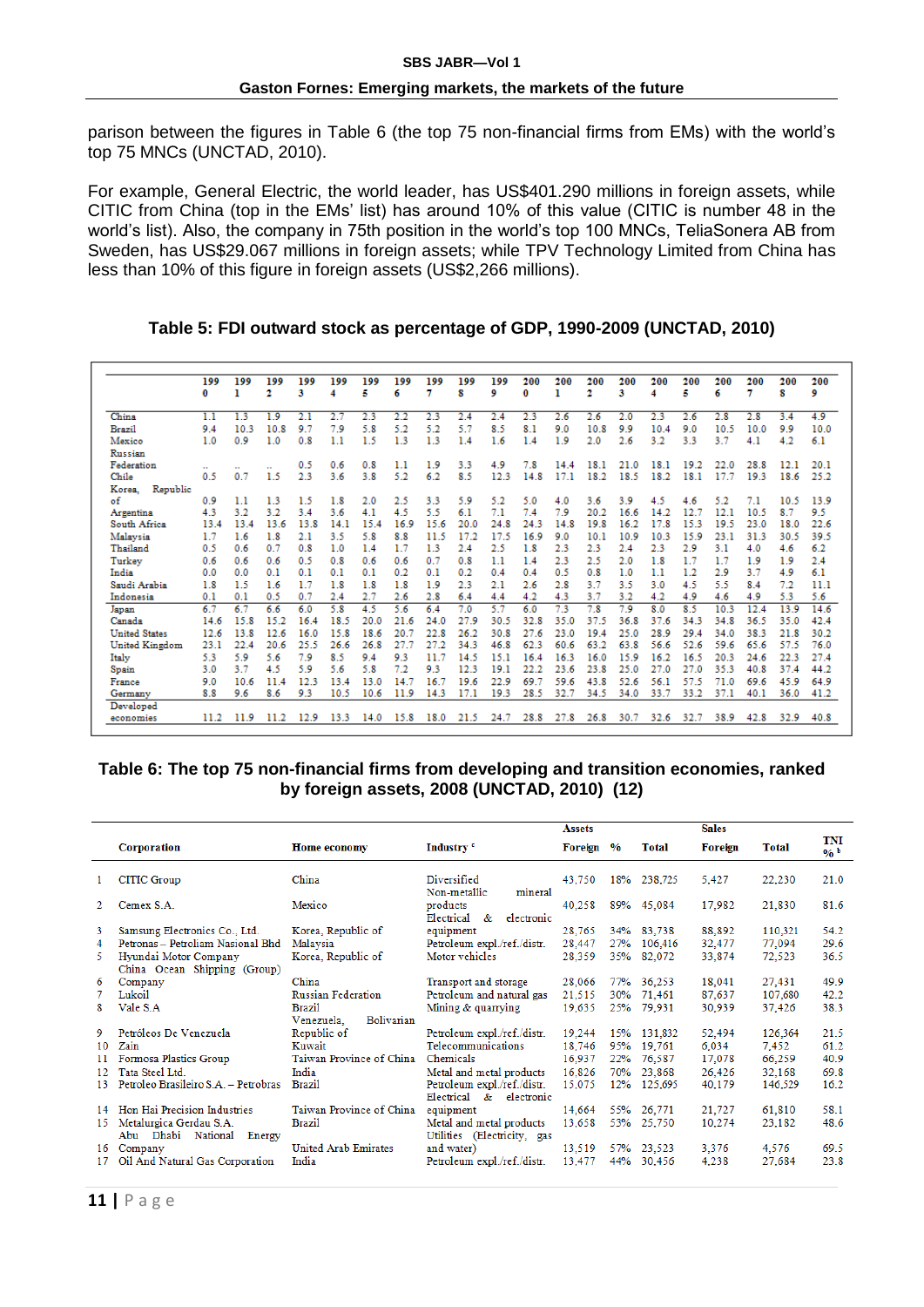#### **SBS JABR—Vol 1**

### **Gaston Fornes: Emerging markets, the markets of the future**

|                 | 18 MTN Group Limited                            | South Africa              | Telecommunications<br>Electrical & electronic               | 13,266 | 73%   | 18,281     | 7,868     | 12,403  | 67.4   |      |
|-----------------|-------------------------------------------------|---------------------------|-------------------------------------------------------------|--------|-------|------------|-----------|---------|--------|------|
| 19              | LG Corp.                                        | Korea, Republic of        | equipment                                                   | 13,256 | 26%   | 51,517     | 44,439    | 82,060  | 43.8   |      |
| 20 <sub>2</sub> | Evraz                                           | <b>Russian Federation</b> | Metal and metal products                                    | 11,196 | 58%   | 19,448     | 12,805    | 20,380  | 47.5   |      |
| 21.             | Qatar Telecom                                   | Oatar                     | Telecommunications                                          | 10,598 | 52%   | 20,412     | 4,077     | 5,582   | 69.7   |      |
| 22              | América Móvil<br>China<br>National<br>Petroleum | Mexico                    | Telecommunications                                          | 10,428 | 33%   | 31,481     | 17,323    | 31,026  | 52.6   |      |
| 23.             | Corporation                                     | China                     | Petroleum expl./ref./distr.                                 | 9,409  | 4%    | 264,016    | 4,384     | 165,224 | 2.7    |      |
| $^{24}$         | Hindalco Industries Limited                     | India                     | Diversified                                                 | 8,564  | 68%   | 12,653     | 11,371    | 14.338  | 71.6   |      |
|                 |                                                 |                           |                                                             |        |       |            |           |         |        |      |
| 25.             | STX Corporation                                 | Korea, Republic of        | Other equipments goods                                      | 8,308  | 45%   | 18,338     | 1,668     | 12,914  | 34.5   |      |
| 26 <sub>1</sub> | Axiata Group Bhd                                | Malaysia                  | Telecommunications                                          | 8,184  | 76%   | 10,783     | 1,746     | 3,406   | 67.7   |      |
| 27              | Severstal                                       | <b>Russian Federation</b> | Metal and metal products                                    | 8,066  | 36%   | 22,480     | 9.325     | 22,393  | 30.2   |      |
| 28 <sup>°</sup> | Ternium SA                                      | Argentina                 | Metal and metal products                                    | 7,063  | 66%   | 10,671     | 5,357     | 8,465   | 64.5   |      |
|                 | China<br>State<br>Construction                  |                           |                                                             |        |       |            |           |         |        |      |
| 29              | Engineering Corp                                | China                     | Construction and real estate<br>Utilities (Electricity, gas | 7,015  | 23%   | 29,873     | 3,619     | 29,080  | 16.6   |      |
| 30              | YTL Corp. Berhad                                | Malaysia                  | and water)                                                  | 7,014  | 63%   | 11,102     | 968       | 1,966   | 47.8   |      |
| 31.             | Tata Motors Ltd.                                | India                     | Automobile                                                  | 6,767  | 47%   | 14,359     | 9,869     | 15,635  | 48.9   |      |
|                 |                                                 |                           | Electrical & electronic                                     |        |       |            |           |         |        |      |
| 32              | Asustek Computer Inc                            | Taiwan Province of China  | equipment                                                   | 6,746  | 61%   | 10,998     | 9,522     | 21,157  | 55.9   |      |
|                 |                                                 |                           |                                                             |        |       |            |           |         |        |      |
| 33              | Orascom Telecom Holding                         | Egypt                     | Telecommunications<br>Electrical & electronic               | 6,718  | 69%   | 9,757      | 2,947     | 5,305   | 64.4   |      |
| 34              | Quanta Computer Inc.                            | Taiwan Province of China  | equipment                                                   | 6,711  | 73%   | 9,250      | 4,930     | 25.946  | 41.6   |      |
| 35.             | Sasol Limited                                   | South Africa              | Chemicals                                                   | 6,679  | 35%   | 18,977     | 7,781     | 21,676  | 29.6   |      |
| 36              | Sinochem Corp.                                  | China                     | Petroleum expl./ref./distr.                                 | 6,409  | 32%   | 19,825     | 34,218    | 44,280  | 36.8   |      |
| 37              |                                                 | South Africa              |                                                             | 5,933  | 97%   | 6,109      | 5,483     | 5,863   | 85.2   |      |
|                 | Sappi Limited                                   |                           | Wood and paper products                                     |        |       |            |           |         |        |      |
| 38              | <b>JSFC</b> Sistema                             | Russian Federation        | Telecommunications                                          | 5,698  | 20%   | 29,159     | 3,983     | 16,671  | 19.1   |      |
| 39              | Netcare Limited                                 | South Africa              | Other consumer services                                     | 5,590  | 84%   | 6,642      | 1,516     | 2,904   | 56.1   |      |
| 40              | Posco                                           | Korea, Republic of        | Metal and metal products                                    | 5.335  | 14%   | 37,345     | 13,512    | 37,966  | 21.4   |      |
| 41              | Suzlon Energy Limited                           | India                     | Diversified                                                 | 5,310  | 72%   | 7,370      | 4,714     | 5,685   | 75.7   |      |
| 42              | China National Offshore Oil Corp.               | China                     | Petroleum expl./ref./distr.                                 | 5,247  | 9%    | 59,917     | 4,475     | 28,028  | 9.4    |      |
| 43              | Genting Berhad                                  | Malaysia                  | Other consumer services                                     | 5,139  | 58%   | 8,790      | 667       | 2,726   | 47.9   |      |
|                 | Steinhoff International holdings                |                           |                                                             |        |       |            |           |         |        |      |
| 44              |                                                 | South Africa              | Other consumer goods                                        | 5,060  | 70%   | 7.194      | 3,492     | 5.636   | 56.5   |      |
| 45              | Gold Fields Limited                             | South Africa              | Metal and metal products                                    | 4,839  | 57%   | 8,491      | 1,443     | 3,223   | 35.7   |      |
| 46              | Medi Clinic Corp. Limited                       | South Africa              | Other consumer services                                     | 4,788  | 89%   | 5,395      | 1.341     | 2,294   | 78.7   |      |
| 47.             | Pou Chen Corp.                                  | Taiwan Province of China  | Other consumer goods                                        | 4,553  | 66%   | 6,929      | 5,518     | 6,622   | 71.6   |      |
|                 |                                                 |                           | Electrical & electronic                                     |        |       |            |           |         |        |      |
| 48              | Acer Inc.                                       | Taiwan Province of China  | equipment                                                   | 4,455  | 60%   | 7,418      | 16,495    | 17.311  | 79.9   |      |
| 49              | MMC Norilsk Nickel                              | Russian Federation        |                                                             | 4,389  | 21%   | 20,823     | 1,998     | 13,980  | 13.3   |      |
| 50              | Sime Darby Berhad                               | Malaysia                  | Diversified                                                 | 4,307  | 43%   | 10,061     | 6,065     | 8,827   | 45.7   |      |
|                 | China<br>Communications                         |                           |                                                             |        |       |            |           |         |        |      |
|                 |                                                 |                           |                                                             |        |       |            |           |         |        |      |
| 51.             | Construction Co.                                | China                     | Construction and real estate 4,010                          |        | 13%   | 31,911     | 5,599     | 25,740  | 12.1   |      |
| 52.             | Telefonos De Mexico S.A. De C.V.                | Mexico                    | Telecommunications                                          | 3,948  | 29%   | 13,528     | 2,464     | 11,140  | 28.6   |      |
|                 | 53 Naspers Limited                              | South Africa              | Other consumer services                                     | 3,821  | 66%   | 5,746      | 995       | 3,018   | 55.3   |      |
|                 | Taiwan<br>Semiconductor                         |                           | Electrical & electronic                                     |        |       |            |           |         |        |      |
| 54              | Manufacturing Co Ltd.                           | Taiwan Province of China  | equipment                                                   | 3,813  | 22%   | 17,030     | 6,139     | 10,558  | 30.8   |      |
| 55.             | VimpelCom                                       | Russian Federation        | Telecommunications                                          | 3,726  | 24%   | 15,725     | 1,520     | 10,117  | 21.8   |      |
| 56              | Beijing Enterprises Holdings Ltd.               | China                     | Diversified                                                 | 3,662  | 55%   | 6,670      | 2,524     | 2,530   | 77.0   |      |
|                 | 57 Enka Insaat ve Sanavi                        | Turkey                    | Construction and real estate                                | 3,540  | 46%   | 7,767      | 3,256     | 6,956   | 46.5   |      |
|                 | FEMSA-Fomento<br>Economico                      |                           | Food.<br>beverages<br>and                                   |        |       |            |           |         |        |      |
|                 | 58 Mexicano                                     | Mexico                    | tobacco                                                     |        |       |            |           |         |        |      |
|                 |                                                 |                           |                                                             | 3,508  |       | 26% 13,377 | 4,792     | 15,082  | 30.3   |      |
|                 | China<br>Railway<br>Construction                |                           |                                                             |        |       |            |           |         |        |      |
|                 | 59 Corporation Ltd.                             | China                     | Construction                                                | 3,146  | 10%   | 32,204     | 2,475     | 31,571  | 9.1    |      |
|                 | 60 ZTE Corp.                                    | China                     | Other consumer goods                                        | 3,143  |       | 41% 7.642  | 3,860     | 6,373   | 44.2   |      |
|                 |                                                 |                           | Electrical & electronic                                     |        |       |            |           |         |        |      |
|                 | 61 Chi MEI Optoelectronics                      | Taiwan Province of China  | equipment                                                   | 3,070  |       | 17% 18,099 | 187       | 10,081  | 11.9   |      |
|                 | 62 Mechel                                       | Russian Federation        | Metal and metal products                                    | 2,911  |       | 24% 12,010 | 1,385     | 9,951   | 16.0   |      |
|                 | United<br>Microelectronics                      |                           | Electrical & electronic                                     |        |       |            |           |         |        |      |
|                 | 63 Corporation                                  | Taiwan Province of China  | equipment                                                   | 2,901  | 44%   | 6,594      | 2,153     | 3,068   | 52.7   |      |
|                 |                                                 |                           | Electrical & electronic                                     |        |       |            |           |         |        |      |
|                 | 64 Inventec Company                             | Taiwan Province of China  | equipment                                                   | 2,874  |       | 73% 3,935  | 1,911     | 12,016  | 61.2   |      |
|                 |                                                 |                           | Electrical & electronic                                     |        |       |            |           |         |        |      |
| 65              | Lenovo Group                                    | China                     | equipment                                                   | 2,732  | 43%   | 6,308      | 8,467     | 14,901  | 41.1   |      |
|                 | 66 San Miguel Corporation                       | <b>Philippines</b>        | Food,<br>beverages and 2,655                                |        | 37%   | 7,117      | 458       | 3,774   | 21.7   |      |
| 67              | Compal Electronics Inc                          |                           | Taiwan Province of China Other consumer goods               |        | 2,573 | 43%        | 5,954     | 4,579   | 15,171 | 43.9 |
|                 |                                                 | Thailand                  |                                                             |        |       |            |           |         |        |      |
|                 | 68 PTT Public Company Limited                   |                           | Petroleum expl./ref./distr.                                 |        | 2,525 | 10%        | 25,252    | 5,993   | 59,931 | 10.0 |
|                 | National Industries Group Holdings              |                           |                                                             |        |       |            |           |         |        |      |
| 69.             | <b>SAK</b>                                      | Kuwait                    | Diversified                                                 |        | 2,504 | 40%        | 6,279     | 264     | 420    | 47.5 |
| 70              | Tanjong Public Limited Company                  | Malaysia                  | Pharmaceuticals                                             |        | 2,445 | 71%        | 3,451     | 455     | 1,101  | 49.5 |
|                 |                                                 |                           | Electrical & electronic                                     |        |       |            |           |         |        |      |
|                 |                                                 | Taiwan Province of China  |                                                             |        |       |            |           |         |        |      |
| 71              | Qisda Corp. (Benq)                              |                           | equipment                                                   |        | 2,441 | 62%        | 3,936     | 2,678   | 5,372  | 53.5 |
| 72              | TMK                                             | <b>Russian Federation</b> | Metal and metal products                                    |        | 2,361 | 33%        | 7,071     | 2,302   | 5,690  | 27.4 |
| 73              | Wistron Corp.                                   | Taiwan Province of China  | Other equipments goods                                      |        | 2,316 | 55%        | 4,249     | 2,458   | 14,153 | 42.7 |
| 74              | China Minmetals Corp.                           | China                     | Metal and metal products                                    |        | 2,269 | 17%        | 13,484    | 4,318   | 26,668 | 11.6 |
| 75              | TPV Technology Limited                          | China                     | Wholesale trade                                             |        | 2,266 |            | 68% 3,354 | 6,860   | 9,247  | 69.8 |

All data are based on the companies' annual reports unless  $\overline{a}$ 

The use are used on the companies annual reports unress<br>TNI, the Transnationlity Index, is calculated as the average of the following three ratios: foreign assets to total assets, foreign sales to total sales and<br>TNI, the  $\mathbf{h}$ 

 $\mathsf{c}$ Commission (SEC).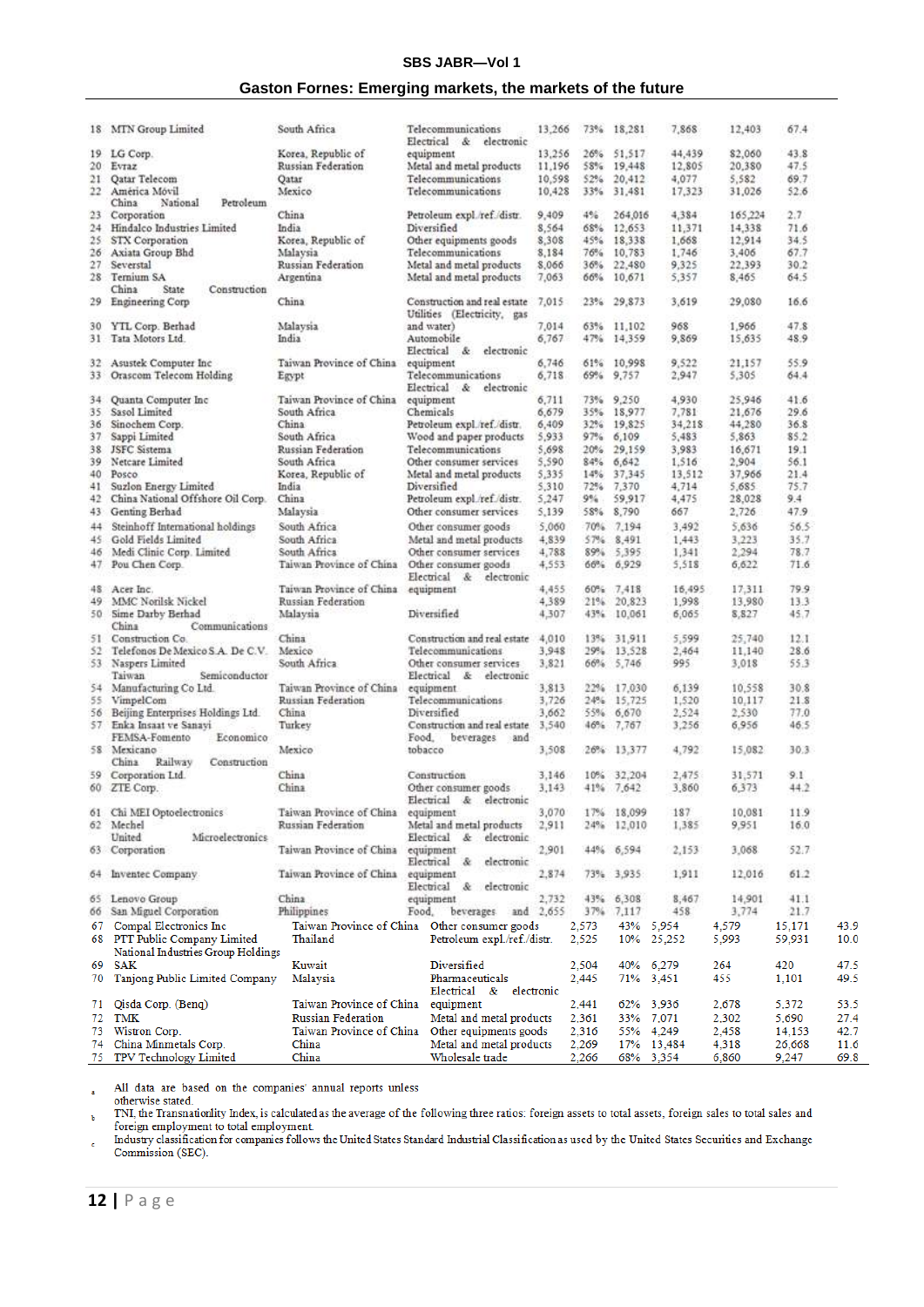## **6. Emerging cities**

Probably due to the heritage from the time when the idea of less economically developed countries was in use, EMs have continued being associated with countries rather than with markets. This difference is relevant as one of the characteristics of these countries is the disparity in income distribution, where most of the wealth is concentrated in their cities and surrounding areas, usually large ones. This is the case for small countries, like Chile, where its capital Santiago has a population of around 5 million (out of a total country population of 16 million) or bigger countries, like Argentina, where Buenos Aires, the capital city, has around 18 million inhabitants (including La Plata) out of a total country population of around 40 million. Brazil has two cities, Sao Paulo and Rio de Janeiro, with around 20 and 12 million respectively out of an estimated country population of 190 million.

In Mexico City there are 20 million inhabitants out of a total country population of around 112 million. Similar cases can be found in China, where the 4-5 largest and most developed cities of Shanghai, Nanjing, Guangzhou, Hangzhou, and Beijing account for a population of around 75 million. Examples like these can be found in most emerging markets. As a comparison, in the EU there are only two urban areas with populations of around 10 million(London and Paris); in the USA (New York and Los Angeles); and in Japan (Tokyo and Osaka)

These cities are the real emerging markets. They are the places where a growing middle-class is demanding higher living standards as the economy develops and where growth rates are usually higher than those in developed economies. Most of these cities have vibrant economies with an average purchasing power higher than the rest of the country and are the places where the local wealthy live.

Although these cities suffer from some of the institutional voids present in their countries, private agencies operate in these markets to help in the reduction of inefficiencies in transactions (to the extent permitted by local legislation), physical infrastructure is improving along with public transport, and education levels and reach are also improving.

Table 7 shows the 30 largest urban agglomerations in 2025 where it can be seen that the great majority of cities are in emerging economies (24 out of 30). These 24 cities will total 375 million inhabitants in 2025, 75% of the current population of the 27 countries in the EU (Eurostat, 2011).

|  | Table 7: The 30 largest urban agglomerations in 2025 ranked by population size (UN, 2009) |  |  |  |  |  |
|--|-------------------------------------------------------------------------------------------|--|--|--|--|--|
|  |                                                                                           |  |  |  |  |  |

|                | <b>Urban Agglomeration</b>     | Country                                        | <b>Estimated</b><br>popu-<br>lation |
|----------------|--------------------------------|------------------------------------------------|-------------------------------------|
| 1              | Tokyo                          | Japan                                          | 37.09                               |
| $\mathcal{P}$  | Delhi                          | India                                          | 28.57                               |
| 3              | Mumbai (Bombay)                | India                                          | 25.81                               |
| 4              | São Paulo                      | Brazil                                         | 21.65                               |
| 5              | Dhaka                          | Bangladesh                                     | 20.94                               |
| 6              | Ciudad de México (Mexico City) | Mexico                                         | 20.71                               |
| $\overline{7}$ | New York-Newark                | United States of America                       | 20.64                               |
| 8              | Kolkata (Calcutta)             | India                                          | 20.11                               |
| 9              | Shanghai                       | China                                          | 20.02                               |
| 10             | Karachi                        | Pakistan                                       | 18.73                               |
| 11             | Lagos                          | Nigeria<br>Democratic<br>Republic<br>of<br>the | 15.81                               |
| 12             | Kinshasa                       | Congo                                          | 15.04                               |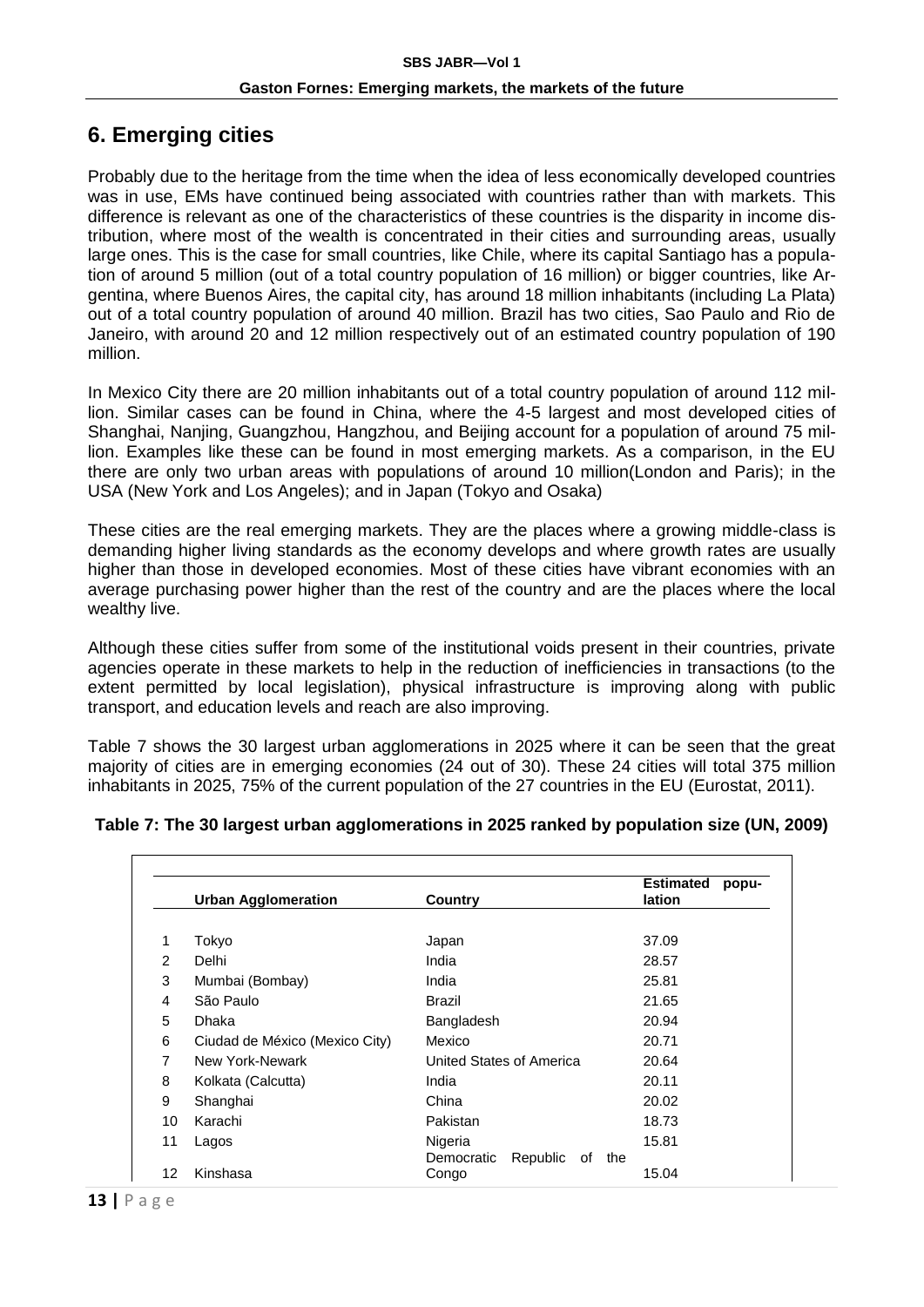#### **SBS JABR—Vol 1**

| 13 | <b>Beijing</b>                                      | China                     | 15.02 |
|----|-----------------------------------------------------|---------------------------|-------|
| 14 | Manila                                              | Philippines               | 14.92 |
| 15 | <b>Buenos Aires</b><br>Los Angeles-Long Beach-Santa | Argentina                 | 13.71 |
| 16 | Ana                                                 | United States of America  | 13.68 |
| 17 | Al-Qahirah (Cairo)                                  | Egypt                     | 13.53 |
| 18 | Rio de Janeiro                                      | <b>Brazil</b>             | 12.65 |
| 19 | Istanbul                                            | Turkey                    | 12.11 |
| 20 | Osaka-Kobe                                          | Japan                     | 11.37 |
| 21 | Shenzhen                                            | China                     | 11.15 |
| 22 | Chongqing                                           | China                     | 11.07 |
| 23 | Guangzhou, Guangdong                                | China                     | 10.96 |
| 24 | Paris                                               | France                    | 10.88 |
| 25 | Jakarta                                             | Indonesia                 | 10.85 |
| 26 | Moskva (Moscow)                                     | <b>Russian Federation</b> | 10.66 |
| 27 | Bogotá                                              | Colombia                  | 10.54 |
| 28 | Lima                                                | Peru                      | 10.53 |
| 29 | Lahore                                              | Pakistan                  | 10.31 |
| 30 | Chicago                                             | United States of America  | 9.94  |
|    |                                                     |                           |       |

#### **Gaston Fornes: Emerging markets, the markets of the future**

### **7. China-Latin America: the emerging markets' axis**

It is widely agreed that most of the current state attained by EMs started with the Six East Asian Traders in the 1970s and 1980s and has been consolidated with the emergence of China from the 2000s. But there are other emerging markets that have been increasing their presence in the world's economy since the 1990s, such as Chile and Mexico, and from the 2000s Brazil and Costa Rica. In fact, most Latin American countries in the last decade have been posting growth rates much higher than those in developed economies led by an export boom. Asia is increasingly the destination of these exports where China has become a main trading partner for many Latin American countries. At the same time, Latin America with around 600 million people and a common culture, history, and language (13) has also been a target market for many Chinese companies looking for consumers for their low cost products.

The trade relation between China and Latin America was negligible at the beginning of the 1990s. But from the mid-1990s it has grown more than 18 times (posting a trade surplus for China of around US\$47 billion in 2008 from a deficit of US\$283 million in 1990 (ECLAC, 2010; Sanchez Ancochea, 2006)). A similar situation can be described for investments. One of the main destinations of Chinese Outward Foreign Direct Investment (ODI) in recent years has been Latin America, with 50% of Chinese ODI in 2004 (more than the 30 per cent that went towards Asia) (Blazquez-Lidoy, Rodriguez, and Santiso, 2006, p. 35), with 53% in 2005, 40% in 2006 (MOFCOM, 2007)), and with similar trends in 2008 and 2009 (MOFCOM, 2008).

This shows that a new strong axis of trade and investments between China and LA is consolidating. Flows of trade and investment exceed US\$100 billion (ECLAC, 2008, 2010) and are growing at an annual rate close to 50% (WTO, 2008).

This figure is similar to that of the trade between the EU and Japan at the end of the 1990s, which means that the China-LA axis rivals that of the Triad's (14) axis (Fornes and Butt-Philip, 2011). In other words, the last decade has seen the development of the China-Latin America commercial relation as the emerging markets' axis. All Latin American countries were colonised by Spain,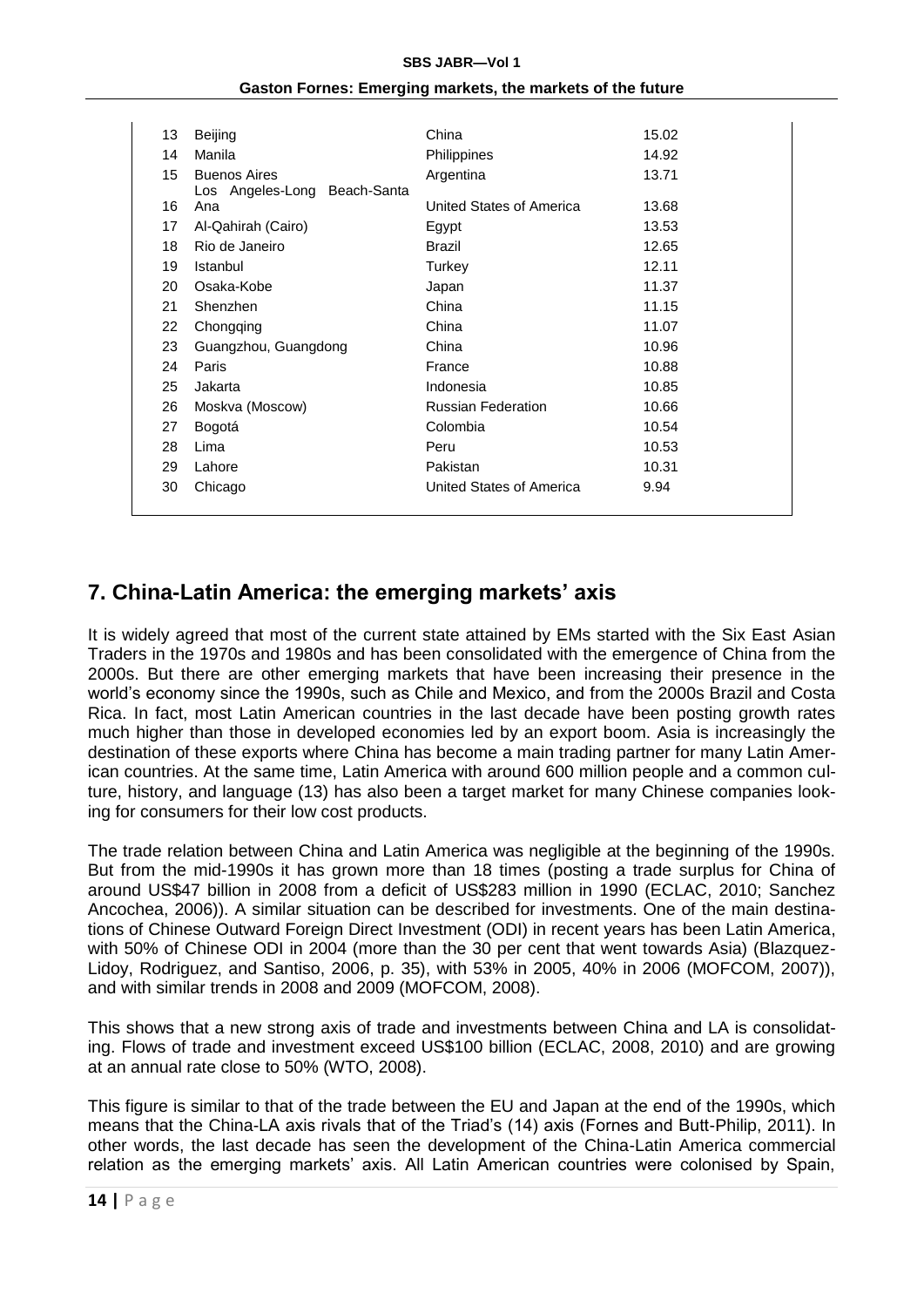speak Spanish, and are Catholic, with the exception of Brazil that was colonised by Portugal and speaks Portuguese. Japan, North America, and Western Europe (Omae, 1985).

### **7. Conclusion**

This article has presented why emerging markets are now one of the main areas of growth for international companies. It has analysed their main characteristics, local players, and local environment. It ends by presenting two big trends with the potential to attract the strategic focus of multinational companies, their emerging cities, and the relationship between China and Latin America.

### **References**

Arnold, D. J. and Quelch, J. A. 1998. New Strategies in Emerging Markets. Sloan Management Review, 40(1): 7.

Authers, J.; 2006. The long view: how adventurous are emerging markets? Financial Times. 20/10/2006.

Blazquez-Lidoy, J., Rodriguez, J., and Santiso, J. 2006. Angel or devil? China's trade impact on Latin American emerging markets. Paris: OECD Development Centre.

Chen, H. and Chen, T. 1998. Network linkages and location choice in foreign direct investment. Journal of International Business Studies, 29(3): 445-467.

CNN.com; Officials: G-20 to supplant G-8 as international economic council http://edition.cnn.com/2009/US/09/24/us.g.twenty.summit/index.html; 12/1/2011.

Dunning, J. 1995. Reappraising the eclectic paradigm in the age of alliance capitalism. Journal of International Business Studies, 26(3): 461-491.

Dunning, J. 1998. Location and the multinational enterprise: a neglected factor? Journal of International Business Studies, 26(1): 461-491.

Dyer, G., Pilling, D., and Henny, S.; 2011. A strategy to straddle the planet. Financial Times. 17/1/2011.

ECLAC. 2008. Latin America and the Caribbean in the World Economy, 2007-2008. Santiago de Chile: Economic Commission for Latin America and the Caribbean.

ECLAC; Interactive Graphic System of International Trade Data; http://www.eclac.org/cgibin/getprod.asp?xml=/comercio/noticias/paginas/9/33539/P33539.xmlandxsl=/comercio/tpli/p18f.xslandbase=/comercio/tpl-i/top-bottom.xsl; 15/1/2010.

European Bank for Reconstruction and Development. 1998. Transition Report 1998. London: EBRD.

Eurostat. 2011. Total population.

Fornes, G. 2009. Foreign Exchange Exposure in Emerging Markets. How Companies Can Minimize It. Basingstoke: Palgrave Macmillan.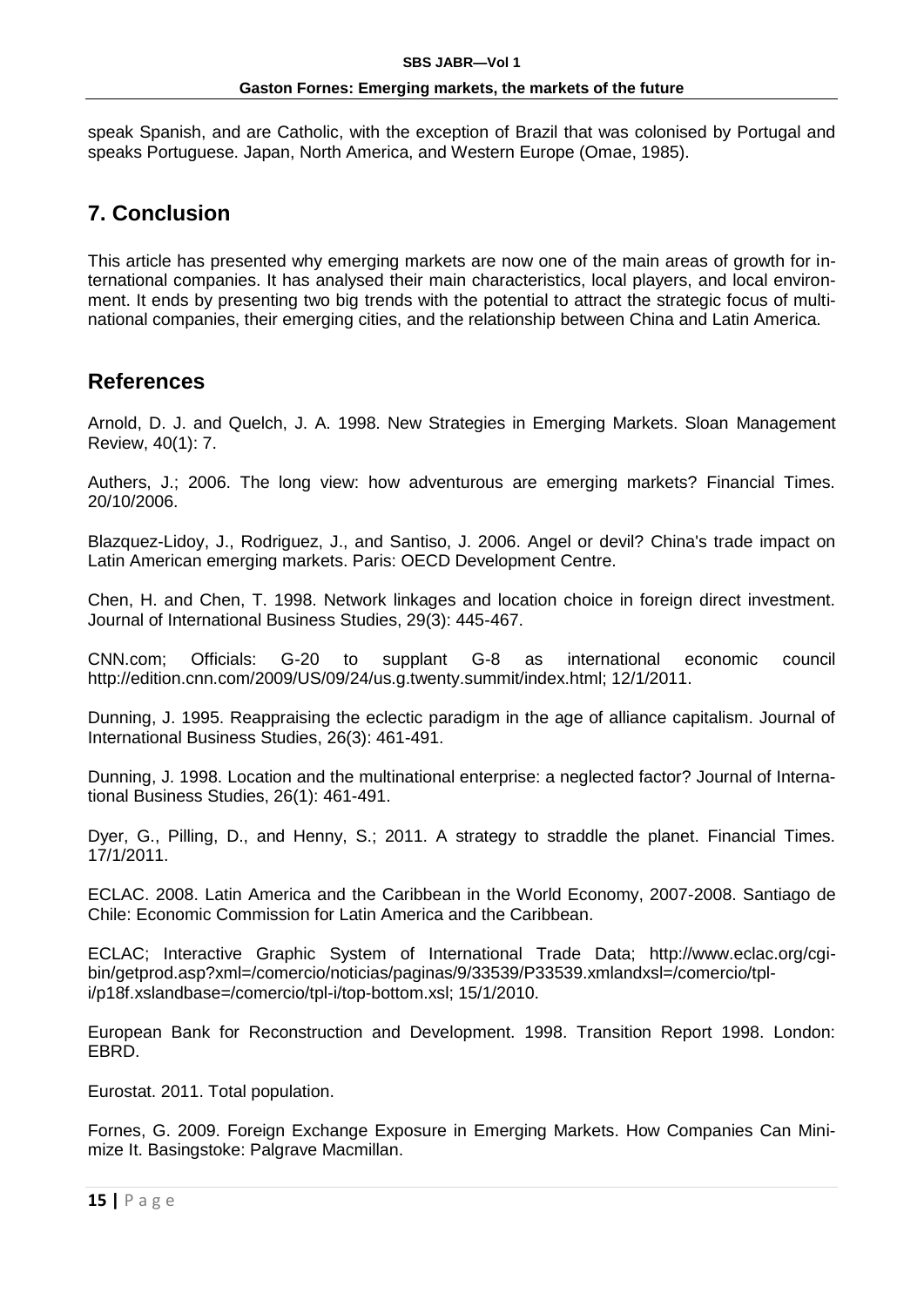Fornes, G. and Butt-Philip, A. 2011. Chinese MNEs and Latin America. A Review. International Journal of Emerging Markets, 6(2).

FTSE; FTSE Global Equity Index Series Country Classification; http://www.ftse.com/Indices/Country\_Classification/Downloads/Sept%202010/

FTSE\_Country\_Classification\_Sept\_2010\_Update.pd; 10/12/2010.

FTSE; example and the experiment of the Performance and the example of the Analysis; http://www.ftse.com/Indices/FTSE\_Emerging\_Markets/Performance\_Analysis.jsp; 14/1/2011.

Hoskisson, R. E., Eden, L., Lau, C. M., and Wright, M. 2000. Strategy in Emerging Economies. Academy of Management Journal, 43(3): 249-267.

Hughes, J.; 2011. 'Bric' creator adds newcomers to list. Financial Times. 16/1/2011.

IFC, I. F. C. 1999.

Khanna, T. and Palepu, K. 1997. Why focused strategies may be wrong for emerging markets. Harvard Business Review, 4(75): 3-10.

Khanna, T. and Palepu, K. 2000. The Future of Business Groups in Emerging Markets: Long-run evidence from Chile. Academy of Management Journal, 43(3): 268-285.

Khanna, T. and Palepu, K. 2002. Emerging Giants: Building World-Class Companies in Emerging Markets. Harvard Business School Cases.

Khanna, T. and Palepu, K. 2010. Multinationals in Emerging Markets. In T. Khanna and K. Palepu (Eds.), Winning in Emerging Markets: A road map for strategy and execution. Boston: Harvard Business School Publishing Corporation.

Kumar, N. 1998. Globalization, foreign direct investment and technology transfers: impacts on and prospects for developing countries. New York: Routledge.

Makino, S., Chung-Ming, L., and Rhy-Song, Y. 2002. Asset-exploitation versus asset-seeking: implications for location choice of foreign direct investment from newly industrialized economies. Journal of International Business Studies, 33(3): 403-421.

McGregor, R.; 2011. Hu questions future role of US dollar. Financial Times. 16/1/2011.

MOFCOM. 2007. Statistical Bulletin of China's Outward Foreign Direct Investment. Beijing: Ministry of Commerce, The People's Republic of China.

MOFCOM. 2008. Statistical Bulletin of China's Outward Foreign Direct Investment. Beijing: Ministry of Commerce, The People's Republic of China.

Omae, K. 1985. Triad Power: the coming shape of global competition. New York: Free Press.

Peng, M. 2003. Institutional transitions and strategic choices. Academy of Management Review, 28: 275-296.

Peng, M., Tan, J., and Tong, T. 2004. Ownership types and strategic groups in an emerging economy. Journal of Management Studies, 41: 1105-1129.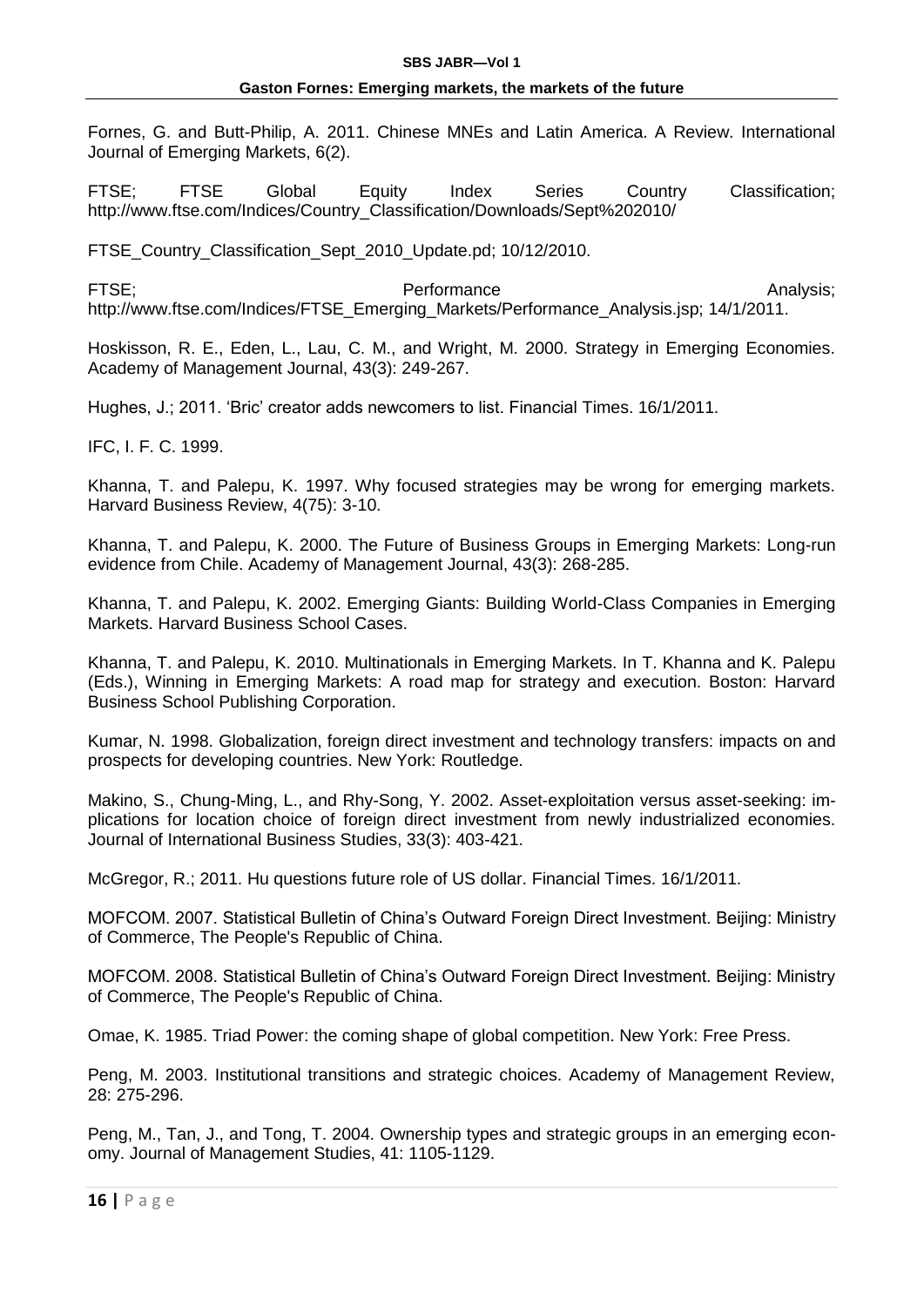Saigol, L. and Thomas, H.; 2010. Emerging Markets M&A outstrips Europe. Financial Times. 19/9/2010.

Sanchez Ancochea, D. 2006. El impacto de China en América Latina: ¿oportunidad o amenaza? , ARI - Real Instituto Elcano, Vol. 38: 4-8.

Santiso, J. 2006. Of dragons & elephants, LatinFinance, Vol. September.

The Economist; 2008. Ins and Outs. Acronyms BRIC out all over. The Economist. 18/9/2008.

UN; World Urbanization Prospects. The 2009 Revision.; http://esa.un.org/unpd/wup/index.htm; 27/1/2011.

UNCTAD. 2010. World Investment Report. Geneva: United Nations Conference on Trade and Development.

UNCTAD; UNCTADStat; http://unctadstat.unctad.org/TableViewer/tableView.aspx?ReportId=88; 18/1/2011.

Wells, L. 1981. Foreign investors from the Third World. In K. Kumar and M. McLeod (Eds.), Multinational from developing countries: 23-36. Lexington, MA: Health and Company.

Wells, L. 1983. Third World Multinationals: The Rise of Foreign Direct Investment from Developing Countries. Cambridge, MA: MIT Press.

Williamson, P. and Yin, E. 2009. Racing with the Chinese dragons. In I. Alon, J. Chang, M. Fetscherin and C. Lattemann (Eds.), China Rules. Globalization and Political Transformation: 69- 100. Basingstoke and New York: Palgrave Macmillan.

Wright, M., Filatotchev, I., Hoskisson, R. E., and Peng, M. W. 2005. Strategy Research in Emerging Economies: Challenging the Conventional Wisdom. Journal of Management Studies, 42(1): 1- 33.

WTO. 2000. International Trade Statistics. Geneva: World Trade Organisation.

WTO. 2006. World Trade Report. Geneva: World Trade Organisation.

WTO. 2008. World Trade Report. Geneva: World Trade Organization.

WTO. 2010a. International Trade Statistics. Geneva: World Trade Organisation.

WTO. 2010b. Participation of Developing Economies in the Global Trading System. Geneva: WTO

#### **Footnotes**

1. Quoted in (McGregor, 2011)

2. www.g20.org

3. Quoted in (The Economist, 2008).

5. "FTSE Emerging Market indices are a segment of the overall FTSE Global Equity Index Series (GEIS), and contribute to the overall GEIS market coverage of 98% of the world's total investable market capitalisation, cover 48 countries and comprise over 7000 large, mid and small cap stocks. Our emerging market indi-

<sup>4.</sup> The categorisation is based on four criteria: market and regulatory environment, custody and settlement, dealing landscape, derivatives.